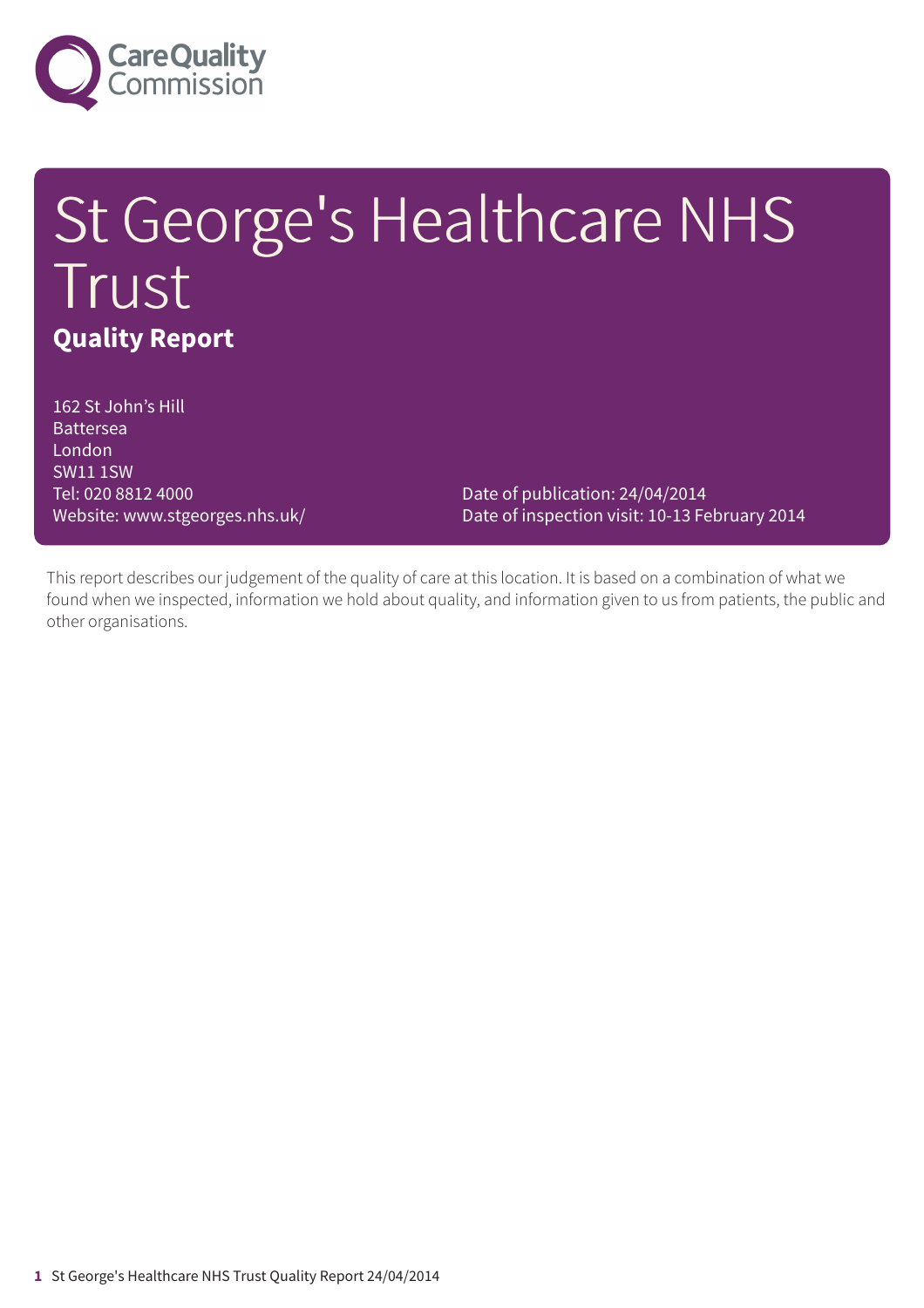# Summary of findings

### **Contents**

| Summary of this inspection<br>Overall summary<br>The five questions we ask and what we found at this location<br>What we found about each of the core services provided from this location<br>What people who use the community health services say<br>Areas for improvement<br>Good practice | Page<br>3<br>5<br>6<br>8<br>8<br>8 |                                                |    |
|-----------------------------------------------------------------------------------------------------------------------------------------------------------------------------------------------------------------------------------------------------------------------------------------------|------------------------------------|------------------------------------------------|----|
|                                                                                                                                                                                                                                                                                               |                                    | Detailed findings from this inspection         |    |
|                                                                                                                                                                                                                                                                                               |                                    | Our inspection team                            | 9  |
|                                                                                                                                                                                                                                                                                               |                                    | Background to St George's Healthcare NHS Trust | 9  |
|                                                                                                                                                                                                                                                                                               |                                    | Why we carried out this inspection             | 9  |
|                                                                                                                                                                                                                                                                                               |                                    | How we carried out this inspection             | 9  |
|                                                                                                                                                                                                                                                                                               |                                    | Findings by main service                       | 11 |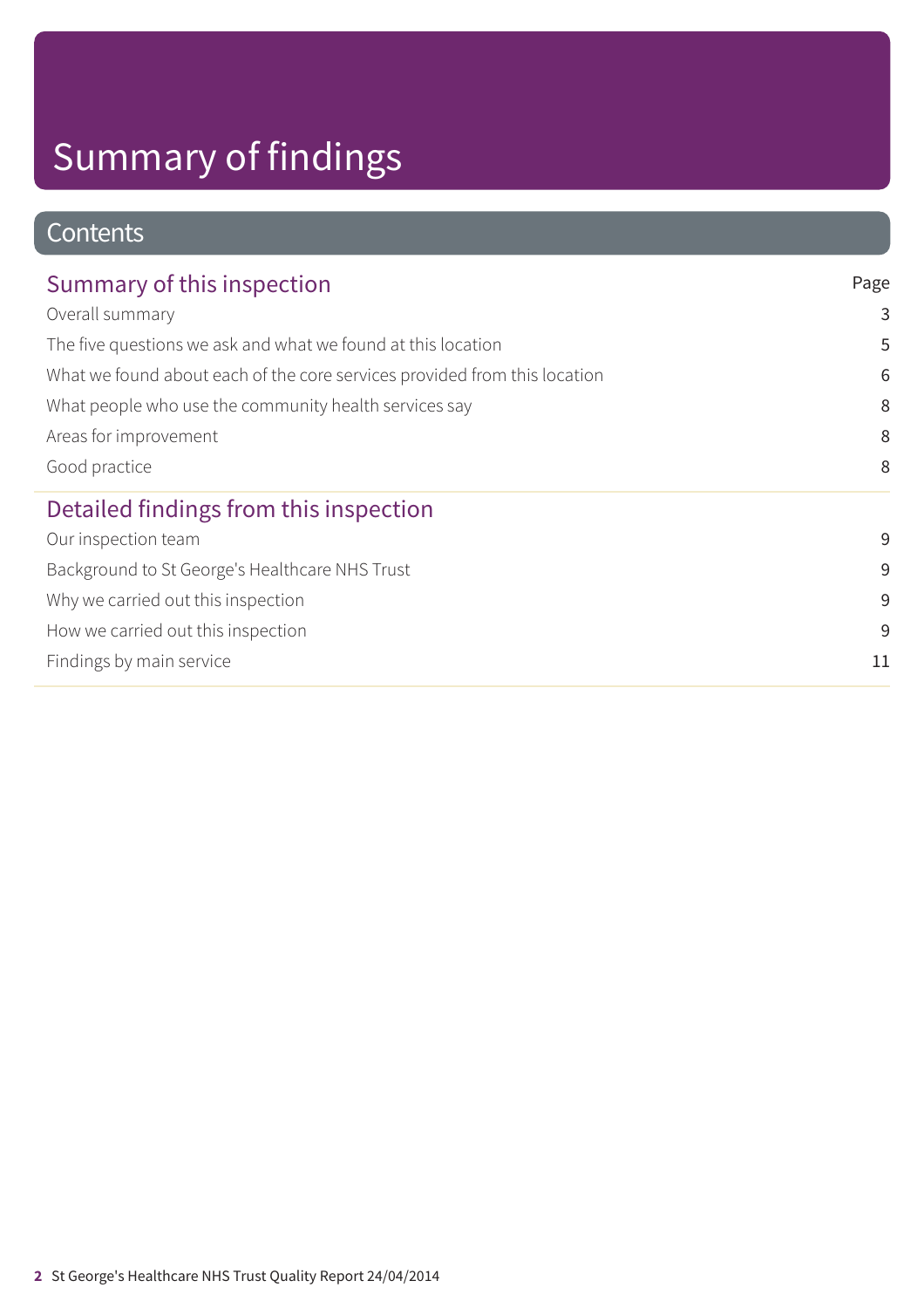### Overall summary

St John's Therapy Centre is a registered location for St George's Healthcare NHS Trust community services. Since 2010 the trust has provided a range of community services within the London Borough of Wandsworth from Bridge Lane Health Centre, Doddington Health Centre, Eileen Lecky Clinic, Stormont Health Centre, Tudor Lodge Health Centre, Brocklebank Health Centre, Westmoor Community Clinic, Balham Health Centre, Joan Bicknell Centre and Tooting Health Centre as well as St John's Therapy Centre. The trust serves a population of approximately 1.3 million across South West London and provides services for older people, adults with long-term conditions, people with learning disabilities, families and children.

#### **Continuing care**

Community services aim to provide a service for adults over the age of 16 years with physical health needs, including:

- Diabetes specialist nursing
- Heart failure specialist nursing
- Integrated falls and bone health service
- Intermediate care
- Nutrition and dietetics
- Occupational therapy
- Podiatry (including podiatric surgery)
- Respiratory specialist nursing
- Speech and language therapy
- Tissue viability specialist nursing
- Hemoglobinopathies
- Neuro-rehabilitation
- Wandsworth integrated community equipment service

The service is designed to promote healthier lifestyles, physical, psychological and social wellbeing, and supports and encourages people with disability and long-term conditions to live independent lives. Services work with other healthcare professionals (such as GPs, continence service, Macmillan cancer support team, practice nurses, therapy services, tissue viability nurses) to deliver comprehensive and effective care to clients. Specialist services are available for people with diabetes, epilepsy, neurological conditions, physical ailments, cardiac conditions, and so on.

The trust also has four community wards within the London Borough of Wandsworth. Each of the four wards support current systems and have a GP, social worker, pharmacist, ward clerk and advanced nurse practitioners. Other key staff include community matrons, community (district) nurses and healthcare support workers and therapists. One ward has a mental health nurse on a pilot basis. The four community wards are – Central Wandsworth (Wandle), North Wandsworth (Battersea), West Wandsworth (Roehampton/Putney) and South Wandsworth (Balham/Tooting/Furzedown). The aim of these wards is to proactively manage patients in the community with long-term/chronic conditions to reduce the number of unplanned admissions to secondary care. They provide a rapid response to urgent requests for community services to enable patients to be managed in an acute phase at home, thus avoiding admission to hospital. They are also able to provide assistance in the safe, early discharge of patients from secondary care back into the community.

#### **Community learning disability**

The Wandsworth community learning disability team is a specialist multidisciplinary team offering a community service to adults over the age of 18 with a learning disability living in the London Borough of Wandsworth. The overall aim is to improve the physical and mental health and wellbeing for service users. The multidisciplinary team comprises community nursing, dietetics, dysphagia service, occupational therapy, physiotherapy, psychology and speech and language therapy, supported by an administration service and an access and referral management service. They work in close collaboration with learning disability social workers.

The community learning disability team offers a range of assessments and interventions for:

- Communication
- Challenging needs
- Coordination and facilitation of health needs
- Dysphagia (swallowing difficulties)
- Mobility/exercise/postural management
- Physical health issues
- Activities of daily living (such as dressing and bathing)
- Support in hospital/medical appointments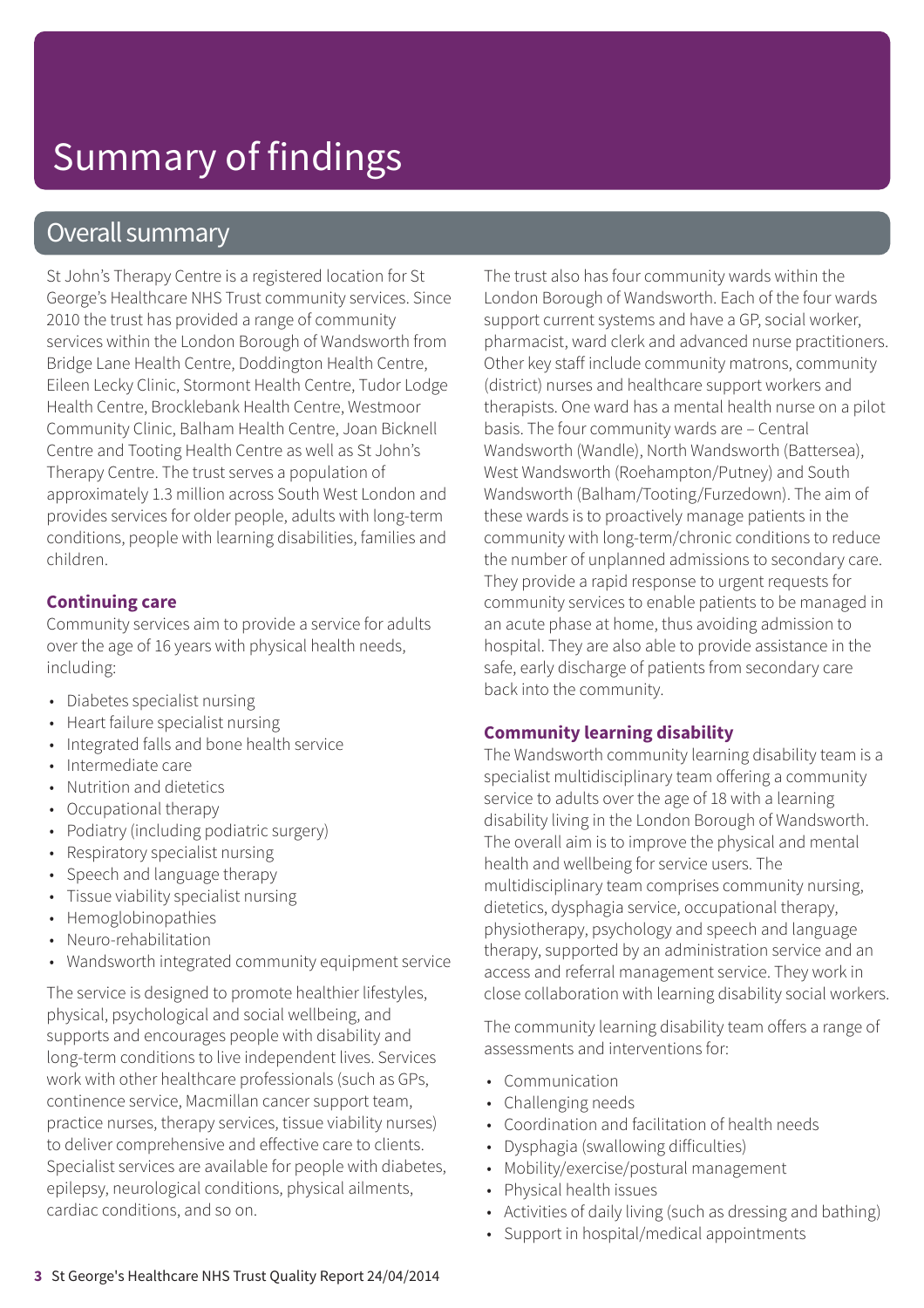## Summary of findings

• Significant emotional and relationship difficulties.

#### **Family and children's services**

Services are provided from a number of clinics and include well-baby checks, as well as family planning and Sure Start programmes. The services are well integrated into the local authority and include:

- Health visiting services
- School nursing
- Midwifery clinics
- Children's continuing care
- Sexual health
- Children's therapies
- Childhood immunisation
- Child health records
- Homeless, refugee and asylum-seekers service
- Special schools nursing
- Children's speech and language therapy.

This is the first inspection of St George's Community Services. Overall, we found that St George's Community Services were meeting the core questions.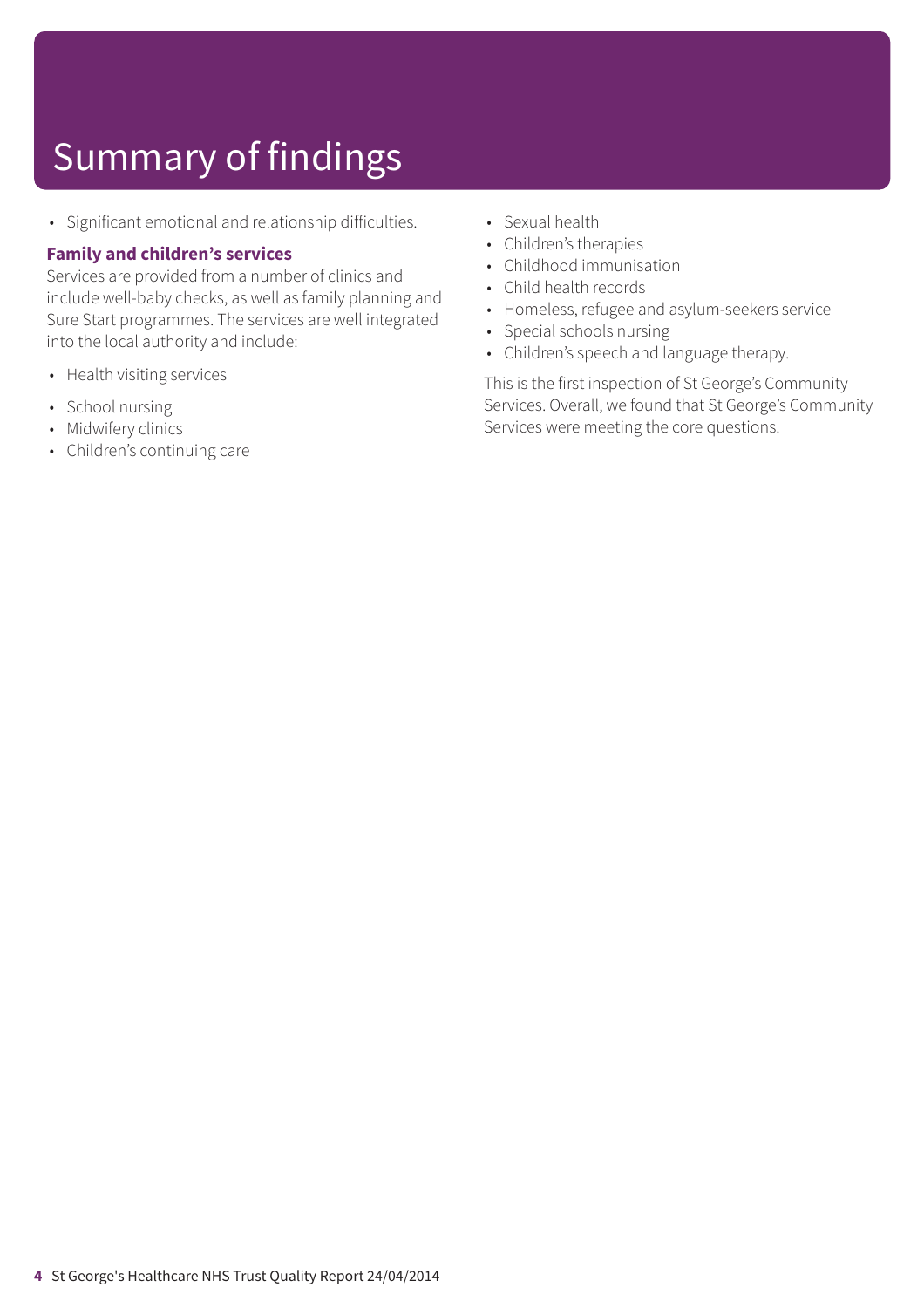### The five questions we ask and what we found at this location

We always ask the following five questions of services.

#### **Are services safe?**

People received safe care and were protected from abuse, avoidable harm and risks. Risks were assessed and regularly reviewed so that people's individual needs could be met safely. Safeguarding children and adult processes and procedures were known to all staff who were confident to report serious incidents, areas of concern and poor practice. There were good safety checks within the assessment processes and staff were able to learn from safety incidents such as falls, medication errors and pressure ulcers.

#### **Are services effective?**

People received effective care from staff who were specially trained and supported. National guidance and evidence-based practice was being implemented across the services. Staff spoke confidently about evidence-based practice and about the service meeting national targets. We saw excellent examples of multidisciplinary working with statutory and external agencies to meet the needs of children and families. Appropriately skilled, qualified and knowledgeable staff were available to meet patients' needs.

#### **Are services caring?**

Services were good and caring. This was confirmed via feedback from families using the service, surveys and our observations of care. Staff respected peoples' privacy, dignity and their right to be involved in decisions and make choices about their care and treatment. People told us that staff were caring and compassionate. We saw excellent examples of care being provided with compassion as well as effective interactions between staff and patients. Staff spoke with passion about their work and were proud of what they did.

#### **Are services responsive to people's needs?**

We saw that the service responded to the needs of the local population and that systems were in place to ensure learning from information gathered from the experiences, both positive and negative, of patients receiving care and treatment. People from all communities could access services and effective multidisciplinary team working, including liaison between community-based teams and other health and social care professionals was in place. This ensured people were provided with care that met their needs, at the right time and without delay. The staff had a clear awareness of existing and emerging issues within the local areas, and responded proactively to changing local priorities. Information for the public was available in English but not in always in a format that all people could understand.

#### **Are services well-led?**

Services were well-led. Governance arrangements were in place and staff were clear about the values of the trust. The service is focused on making sure it provides good quality and safe services. Staff said they were well supported by their local managers but felt that senior management were not visible in the community services and that the organisation was focused on the acute services. Concerns were raised in relation to the IT systems used in the community as they were not all the same, meaning there were problems linking to each other and the acute services. Staff generally felt well supported to raise concerns. Many staff told us that it was a good place to work.

While the majority of staff had received mandatory training, the level of clinical supervision afforded to staff was not being adequately monitored or rolled out to all staff.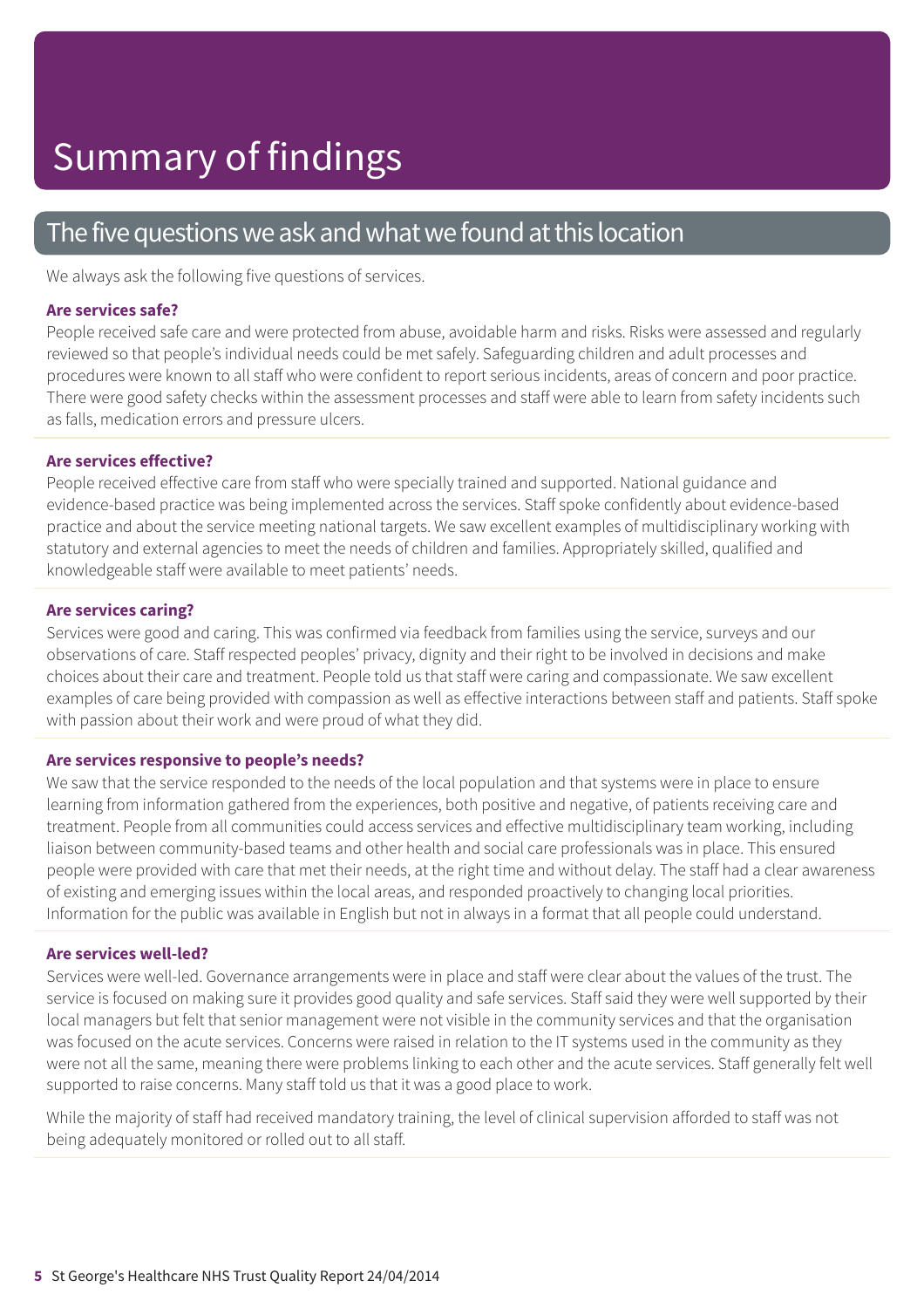### What we found about each of the core services provided from this location

#### **Community services for children and families**

We found the service provided by St George's Healthcare NHS Trust, community health services for children, young people and families was good.

The safety of children and families was promoted through the proactive approach of the community teams and the staff having a clear understanding of their responsibilities in relation to safeguarding and child protection. There were good systems for ensuring that risks were responded to through partnership working with other agencies in order to protect children and ensure that concerns were dealt with through a multidisciplinary approach. Learning from incidents took place and actions were implemented to improve practice and the safety of the children and families.

The services were effective in working with partner agencies in the long-term care of children and families to ensure that children received the care and support they needed near to their home. The health centres were located throughout the borough and provided clinics at different times to allow people to access services at a time that suited them. Staff were supported in their work and followed best practice guidance. However, information relating to staff training was inconsistent and did not give an accurate record of the training received. Some staff within the family planning services were not aware of their responsibilities within the Mental Capacity Act 2005.

The children and families services were caring and people were involved in identifying their needs and the support they required from the service. People were treated with dignity and respect, and we observed that professionals confirmed people's understanding of treatments offered and any risks involved. All staff conveyed a clear understanding of supporting the whole person, and taking into account their emotional and social situations, as well as physical and medical needs.

Specialist services had been developed in response to the needs of the local population, and to emerging needs that were specific to the area. Services across the health centres were accessible to all people living within Wandsworth, with efforts made to promote the services to specific groups that did not make use of the services available, or did not attend appointments. However, the trust did not routinely monitor the diversity of people who used the community services, and information in other formats or languages was not always available for people to access.

The children and families' services were well-led. The governance arrangements of the trust ensured that monitoring of the community services took place. There were clear management structures in the community services and staff felt well supported by their local line management. However, the majority of staff we spoke with felt detached from the trust and that there was a lack of senior management presence in the community services. Similarly, the IT systems in use across the community services did not link up with to each other, which meant that important information about children and families could be missed. This did not impact on patients care but was frustrating for staff.

#### **Community services for adults with long-term conditions**

Overall, we found that services provided to adults with long-term conditions were safe, effective, caring, responsive and well-led at a local level.

Staff were aware of adult protection and safeguarding. Staff reported serious incidents or concerns and the trust had good systems and processes in place for recording these. There was less clarity on how learning from safeguarding, incident reporting and complaints was disseminated down to an individual community team level. Processes for communicating with the clinical team leader level were in place.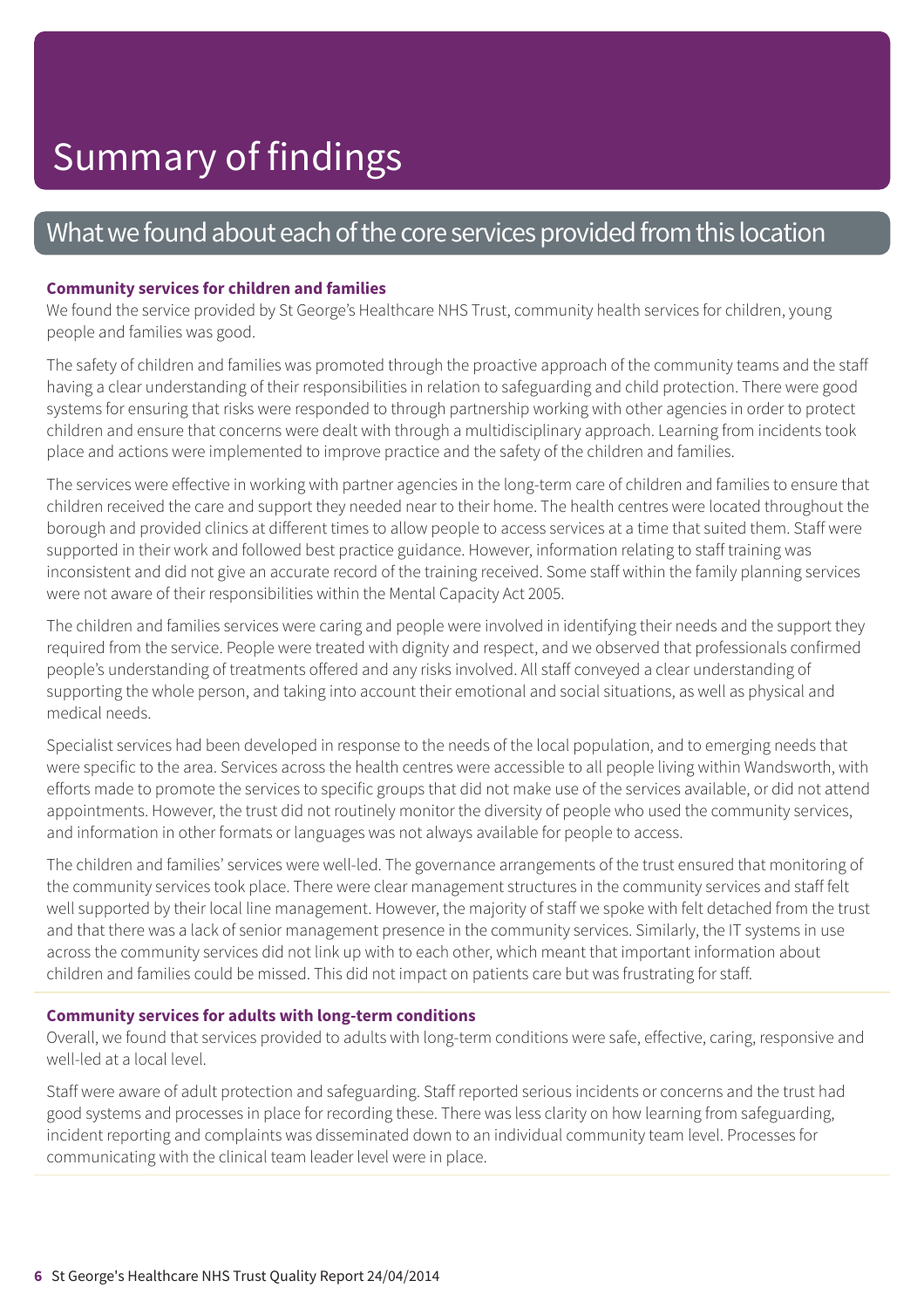The delivery of care and treatment was based on guidance issued by appropriate professional and expert bodies and a number of care pathways were in use. We saw that staff were involved in monitoring and assessing the quality of care, including the development of guidelines and protocols. We saw and heard evidence of innovation and a proactive approach to performance improvement at local level.

Staff demonstrated a caring approach. Patients and relatives spoke highly of the care they had received. We saw staff delivering care that was compassionate, planned according to people's individual needs, and which focused on encouraging patients to maintain their independence.

We found the service was responsive to patients' needs as well as to feedback from patients and relatives. Cascade of learning following review of feedback between teams was not conducted as a matter of routine.

The majority of staff understood the requirements of the Mental Capacity Act 2005, although there was little evidence of recently updated training. Staff were able to demonstrate an understanding of the care needs of a person living with dementia. Dementia training was not included in the provider's mandatory training programme and we could find evidence of very few community staff having received such training.

The services provided to patients with long-term conditions are well-led at a local level, although escalation and reporting of risk above service level required further development. Staff had clearly defined roles and responsibilities and there was a sufficient skills mix to meet the care needs of people with long-term conditions. There was a mostly open culture locally where staff felt able to raise concerns and know that they would be acted on.

Some staff told us that they felt isolated from the acute hospital, while others felt well integrated. All staff we talked with expressed concerns about the lack of an integrated IT system and prompt support for IT issues in the community. While this did not impact on the care patients received it was frustrating for staff.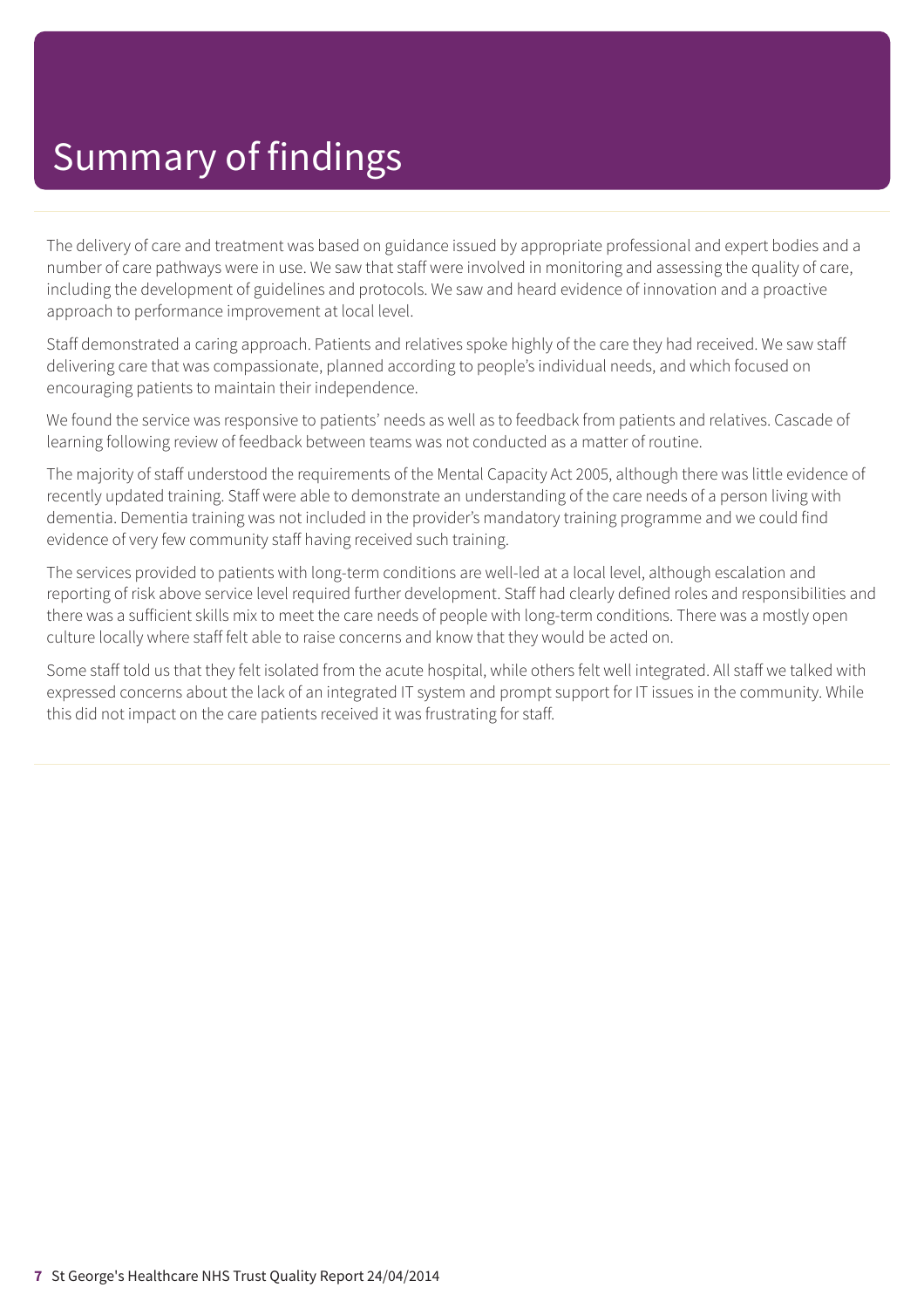### What people who use the community health services say

All of the people we spoke with during the inspection said that they were satisfied with the services and happy with the care they received. Some commented on the "excellent support" from the nurses which enabled them to stay at home.

The trust's patient issues committee of 27 February 2013 reports on the first coordinated annual patient survey programme. During a two-week time frame in November 2012, all community services undertook a patient survey. Thirty-seven services provided sets of results and 2,813 surveys were completed overall. The average score for each question was over 80%. However, we were not provided with the detailed results for community services for adults with long-term conditions.

The patient issues committee of 5 February 2014 reports that a community services annual patient survey was carried out from 7–14 November 2013. The data analysis is not yet completed. Initial findings show 2,218 responses and an overall average score of 89%. The final results are due later in February 2014.

People commented on the fact that the community children's nursing team were "fantastic" and that they had taken the time to "understand their specific needs". They were also very happy that the nurses were teaching them how to provide care for their children at home.

### Areas forimprovement

#### **Action the community health service SHOULD take to improve**

- Defibrillators and resuscitation equipment should be reviewed in all premises where coil fittings and implants are performed.
- Information should be reviewed to address the communication needs of the local population.
- All clinical staff should receive safeguarding supervision from a named professional, in line with best practice guidance.
- The trust should review the integration of the IT system and ensure a prompt response to community IT issues.
- Senior managers should be more visible in the community settings to enhance leadership.
- We found that some staff did not feel a sense of belonging within the trust and that communications and some training was 'acute focused' and not relevant to community staff.

### **Good practice**

#### **Areas where we found good practice include:**

- Excellent multidisciplinary working across the community services.
- Staff were committed to promoting communication and patient-centred planned care and worked hard to build the required relationships both internally and externally.
- Staff focused on the individual patient and worked hard to build trusting and open relationships with patients.
- Staff said they felt able to raise any concerns about their work with the line manager and that they were confident this was acted on. The safety of children, young people and families was promoted through the specific systems developed by the trust.
- The service was responsive to the needs of the local population. The staff had a clear awareness of existing and emerging issues within the local areas, and responded proactively to changing local priorities.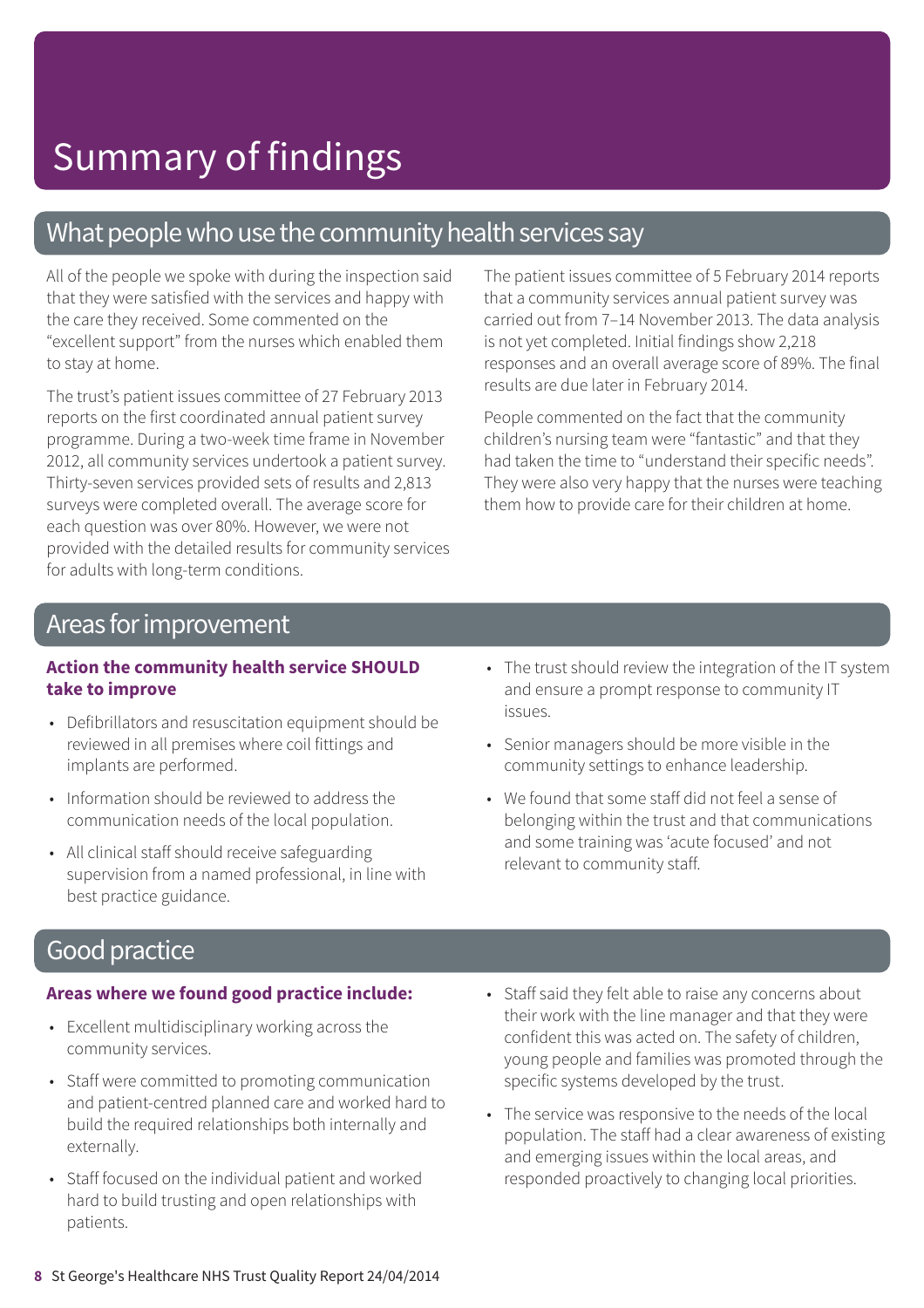

# St George's Healthcare NHS Trust **Detailed Findings**

#### **Services we looked at:**

Community services for children and families and Community services for adults with long-term conditions

### Our inspection team

#### **Our inspection team was led by:**

**Chair:** Gillian Hooper, Director of Quality & Commissioning (Medical & Dental), Health Education England

**Head of Hospital Inspections:** Fiona Allinson, Care Quality Commission (CQC)

The inspections team was made up of 10 people, including CQC inspectors and a variety of specialists, including experts by experience, nurses and doctors.

### **Background to St George's Healthcare NHS Trust**

St George's Healthcare NHS Trust took over the management and running of the Wandsworth Borough Community Services in 2010. Although St John's Therapy Centre is the registered location for these services, community services are provided across the London Borough of Wandsworth from Bridge Lane Health Centre, Doddington Health Centre, Eileen Lecky Clinic, Stormont

Health Centre, Tudor Lodge Health Centre, Brocklebank Health Centre, Westmoor Community Clinic, Balham Health Centre, Joan Bicknell Centre and Tooting Health Centre as well as St John's Therapy Centre. .

They also provide services for Wandsworth Prison and in GP surgeries, schools, nurseries and community centres, as well as patients' own homes.

### Why we carried out this inspection

We inspected this hospital as part of our indepth hospital inspection programme. We chose this hospital because it was considered to be a lower-risk service.

### How we carried out this inspection

To get to the heart of patients' experiences of care, we always ask the following five questions of every service and provider:

- $\cdot$  Is it safe?
- Is it effective?
- Is it caring?
- Is it responsive to people's needs?
- Is it well-led?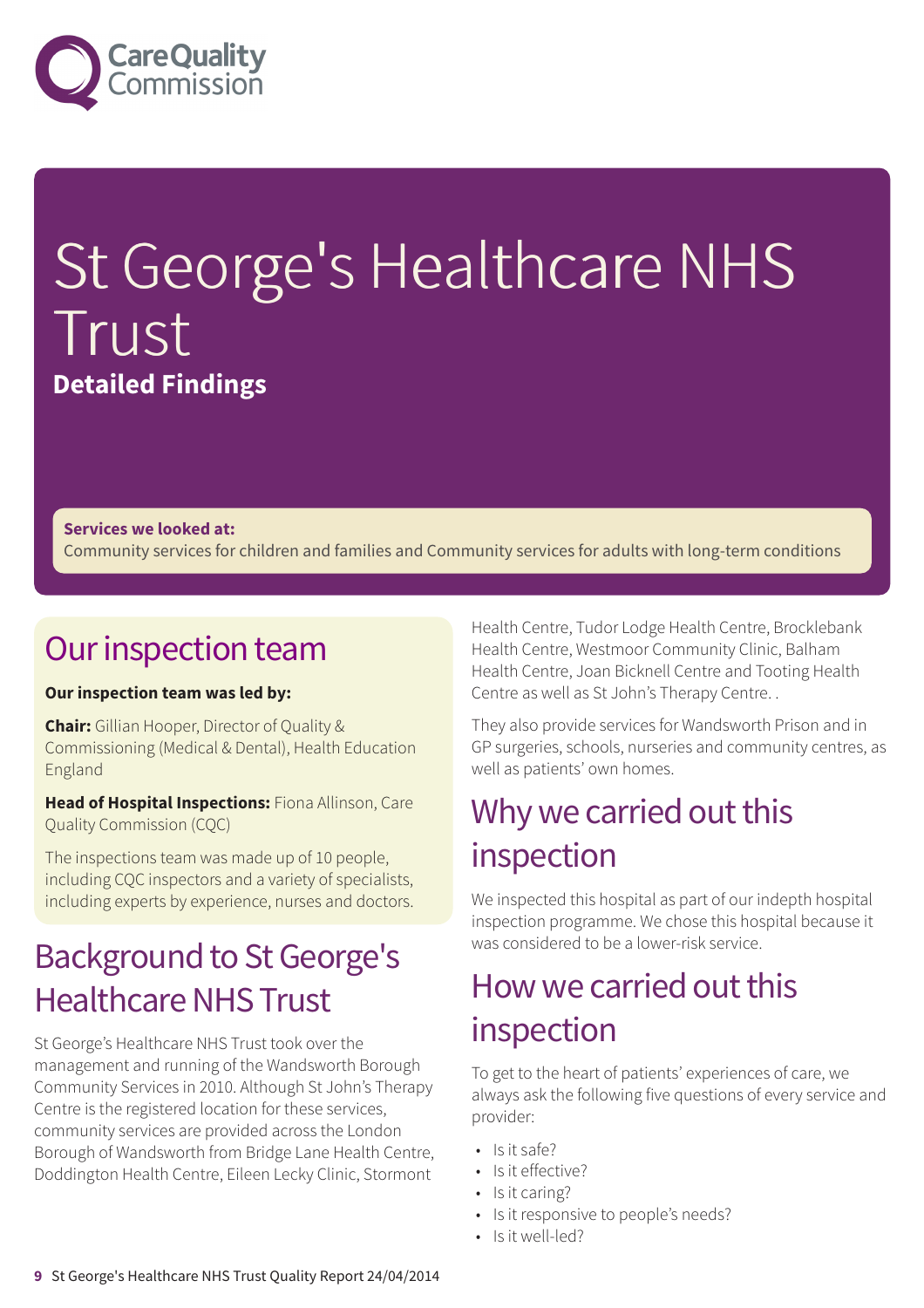## Detailed Findings

The inspection team always inspects the following core services at each community inspection:

- Community services for children and families
- Community services for adults with long-term conditions

Before visiting, we reviewed a range of information we hold about the therapy centre and the trust and asked other organisations to share what they knew about the service. We carried out an announced visit between 10 to 13

February 2014. During the visit we held focus groups with a range of staff working in the centre, nurses, doctors, physiotherapists, occupational therapists and pharmacists. We talked with patients and staff from all areas where services were carried out. We observed how people were being cared for and talked with carers and/or family members and reviewed personal care or treatment records of patients. We held a listening event where patients and members of the public shared their views and experiences of the location.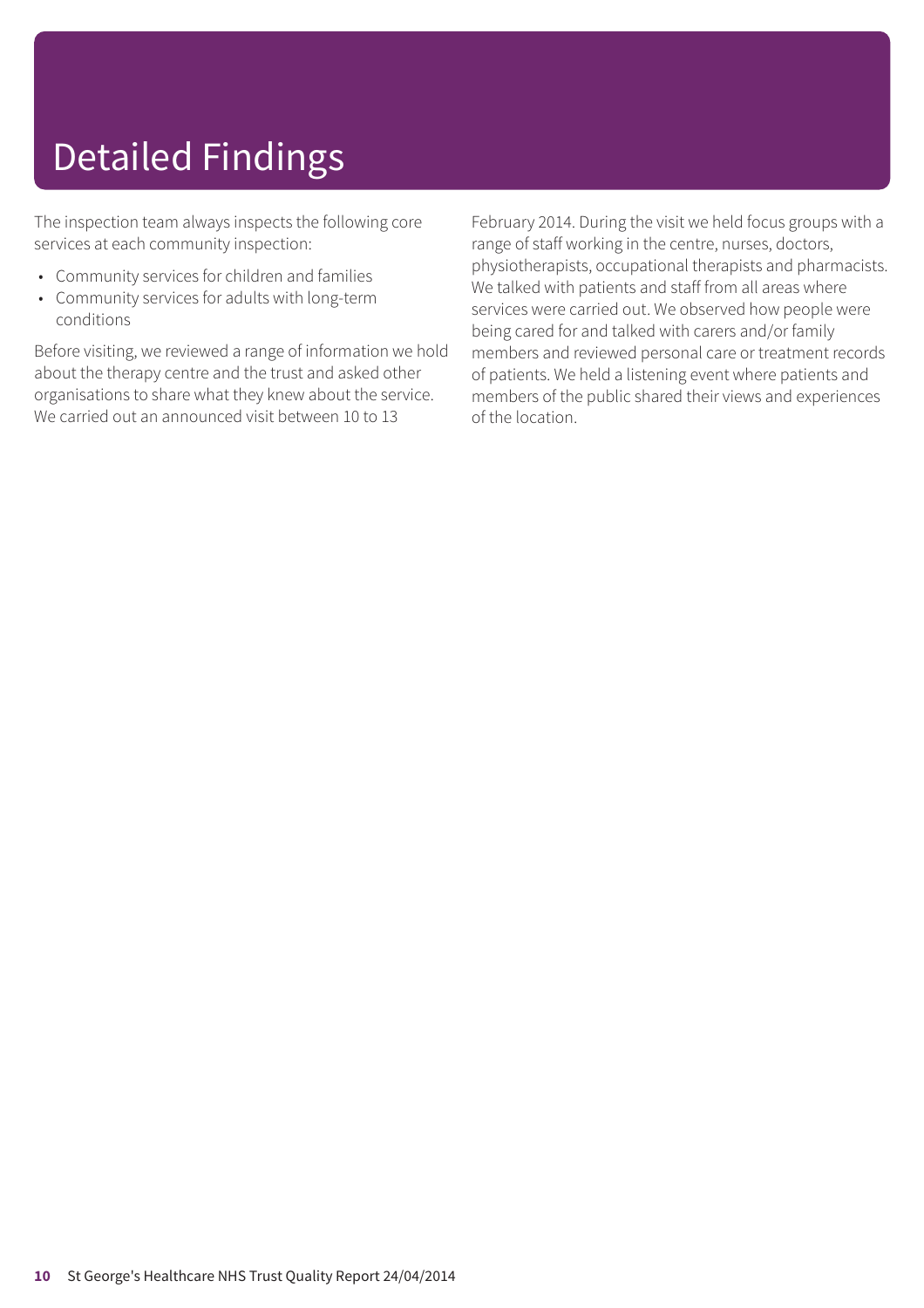### Information about the service

The children and families community services provided by St George's Healthcare NHS Trust include care services provided by health visitors, midwives, school nurses, community nurses, specialist children's nurses, speech and language therapists, physiotherapists and consultant paediatricians.

The inspection team included two compliance inspectors, a health visitor, registered children's nurse, school nurse and an expert by experience. During our inspection we spoke with around 60 staff and 20 children and parents of children who use the service. We also spent time in the children's outpatients department, where we asked people to complete comment cards about the service they received. We received eight completed comment cards.

We visited a number of health settings that provided services to children and their families. This included Tooting, Balham, Stormont and Brocklebank health centres and St John's Therapy Centre. We also visited the children's outpatients department based in Queen Mary's Hospital. We attended four home visits with two health visitors and observed a number of individual therapy sessions with children and their parents. We facilitated a focus group with some school nurses, health visitors, speech and language therapists and physiotherapists. We also used information we requested from the organisation.

### Summary of findings

We found the overall service provided by the children and families community services of St George's Healthcare NHS Trust was good.

The safety of children, young people and families was promoted through specific systems developed by the trust. Any identified risks to the welfare of children and their families were assessed and plans put in place to minimise these. Risks were regularly reviewed so that people's individual needs could be met safely. Staff we spoke with were clear about their accountability and responsibilities in safeguarding children.

The effectiveness of services was good. The staff received training and support for their work with children and families to ensure they provided effective care. We found examples of national guidance and evidence-based practice being implemented across the services, and staff spoke confidently about this and meeting national targets. There was clear evidence of working with statutory and external agencies to meet the needs of the children and families.

Services for children and families were caring. The feedback we received from children and families was that they valued the services they received and were happy with the treatment and care provided. Parents said they felt listened to and involved in the treatment plans for their child and said that staff explained things in a way they could understand. They said they were treated with respect and given advice and information in relation to looking after their children. All parents we spoke with said they would talk to staff if they had any worries or concerns.

We saw that the service was responsive to the needs of the local population. The staff had a clear awareness of existing and emerging issues within the local areas, and responded proactively to changing local priorities. We found that information was not always available in different formats or helpful to those whose first language was not English.

The children and families service was well-led. Information provided by the trust showed that monitoring of the quality of these services took place and where necessary remedial action taken. Staff in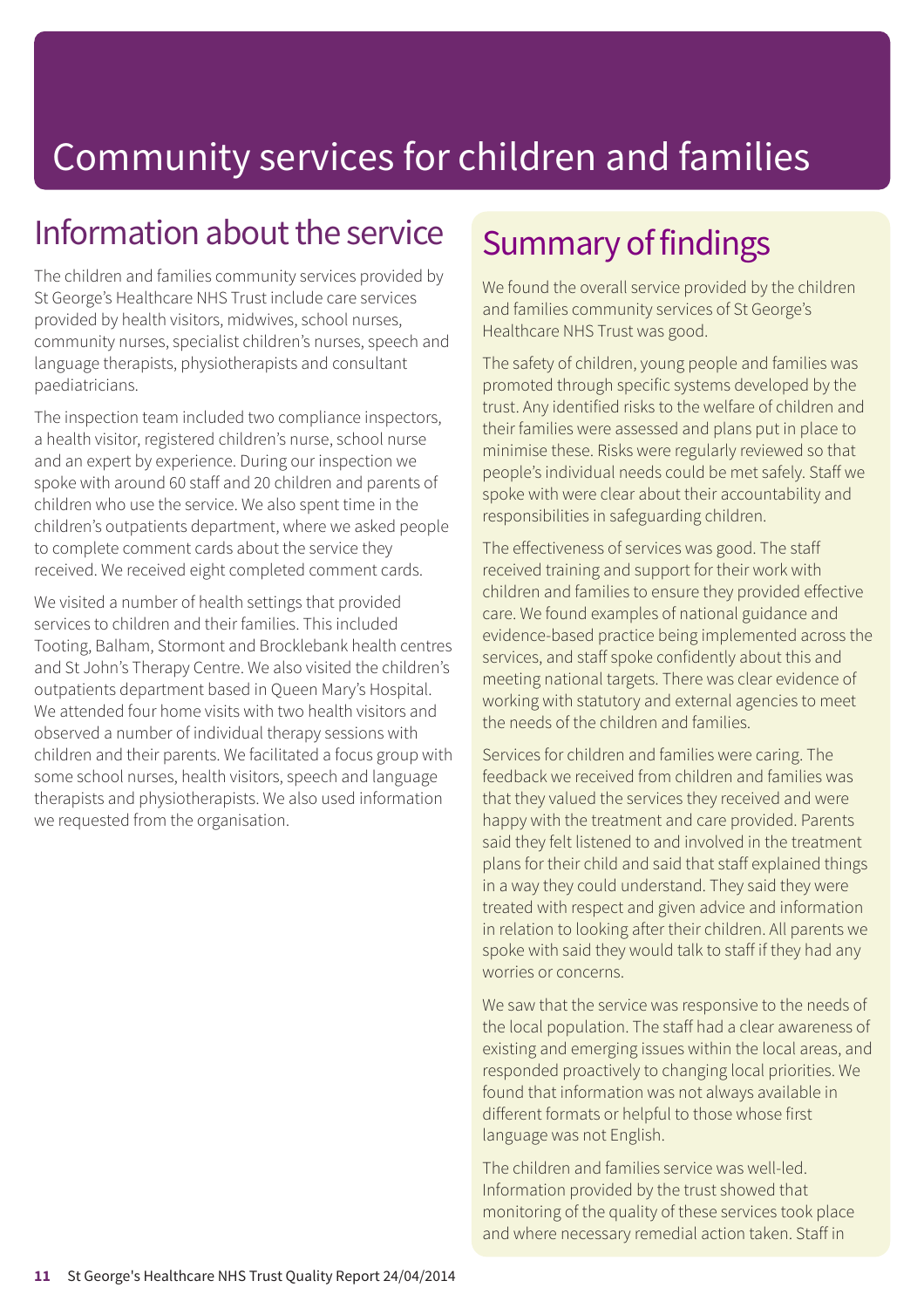community services felt supported by managers at service level, though not supported by more senior managers. The majority of staff felt detached from the acute services and felt that the community services were not connected to the trust.

### **Are community services for children and families safe?** (for example, treatment is effective)

#### **Safety in the past**

The safety of children, young people and families was promoted through the systems developed by the trust to safeguard children and their families. Parents told us that they felt confident of the competence of all the staff and they were assured their child received appropriate care to meet their needs. All teams had an early intervention, proactive approach that supported families where they were having difficulties. The staff we spoke with were clear about their responsibilities in safeguarding children and gave us clear examples where concerns had been identified and acted on. These were in relation to the safeguarding of the child or their parent, such as in domestic violence situations.

The electronic care records we viewed showed that all children and young people with a child protection plan or any other identified risks had an alert against their name. We were shown examples of child protection/safeguarding care plans and evidence of their regular review to ensure that risks were being managed effectively and that work was in progress to achieve the agreed outcomes.

Staff were able to demonstrate that they had formed links with other agencies such as health, education, social services and the police through attending chid protection case conferences. They also promoted a holistic approach to protecting children from abuse.

Staff told us that they had access to a safeguarding lead nurse for support and advice; they had clinical supervision with this nurse every three months; they could also seek telephone advice from the lead nurse if required. The records of staff meetings also showed that supervision was a standing agenda item for discussion. The staff told us that they received safeguarding training at the level appropriate to their role. The training records showed that staff had received safeguarding children training up to level 2, staff across the community services had received training at level 3 where appropriate. Clinical staff told us they received safeguarding supervision. However, in most cases we found that this was delivered by their direct line manager and not an independent safeguarding supervisor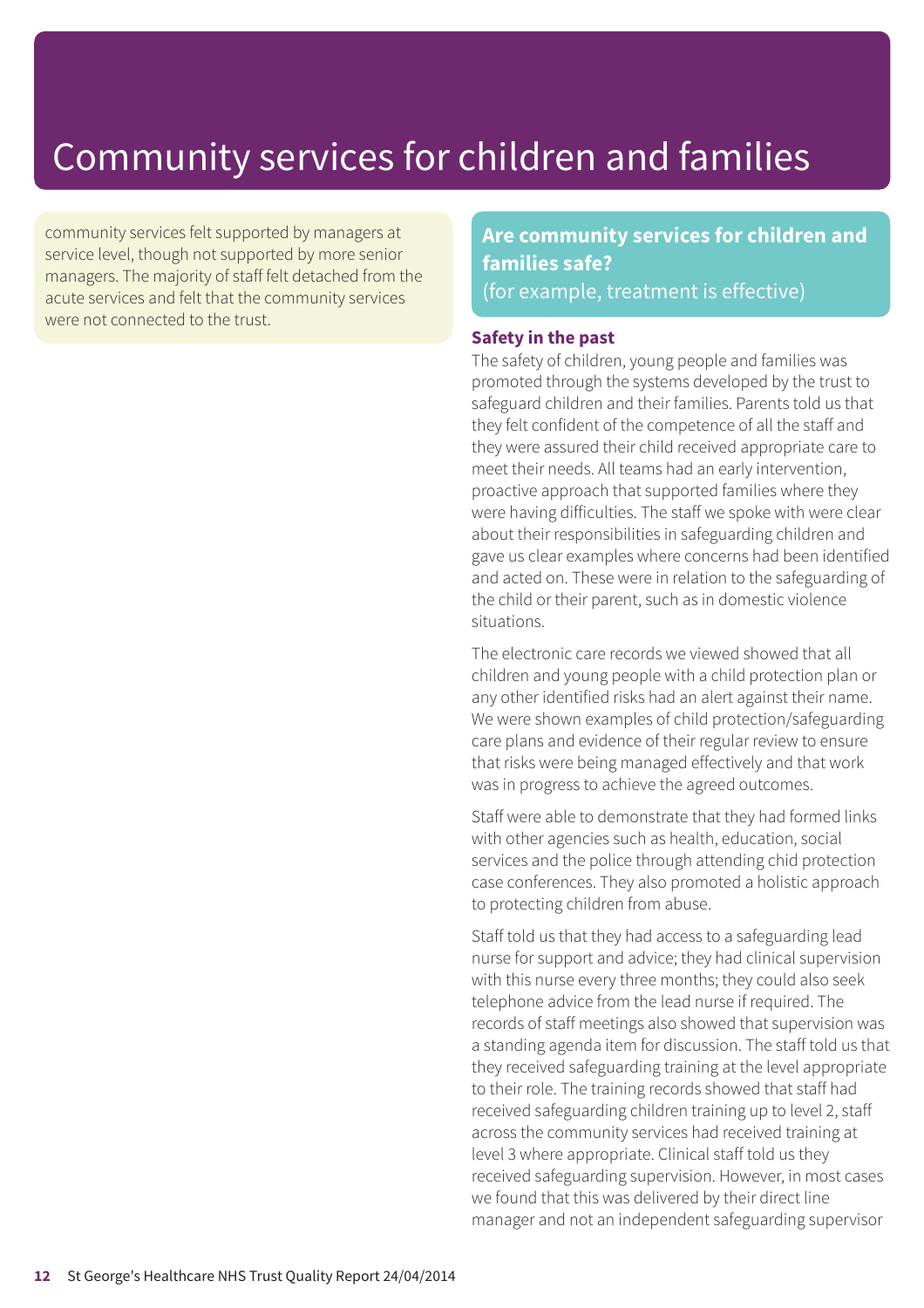or named professional, as is best practice (Safeguarding Children and Young people: roles and competences for healthcare staff, Intercollegiate document September 2010, Royal College of Paediatrics and Child Health).

#### **Learning and improvement**

Staff in the different settings told us how incidents that had occurred, and the findings of serious case reviews had made them reflect on and improve their practice, such as improving communication between professionals and identifying a lead professional to oversee people's care and support. Similarly, we were shown improvements that had been made to the systems for monitoring follow-up appointments, especially where families did not attend.

The community services used the Datix software system to report any incidents, so that data could be captured and monitored by the trust. We were shown examples of reports that staff had completed and any new actions that had been implemented as a result of an incident. For example, improved record-keeping around contact with families and working with partner agencies to ensure accurate information was held. The trust also used complaints to drive improvements and understanding through videoing complainants telling their stories. Where complainants were not happy to do this actors were used.

#### **Systems, processes and practices**

There were appropriate safeguarding policies and procedures in place and these were easily accessible to staff. For example, all policies and procedures including incident forms were available to all staff on the intranet, along with statutory guidance relating to safeguarding children.

There was a lone working policy for community services that had been kept under review by the trust. The community staff told us how they assessed their own personal safety prior to visiting people in their homes. They said that, if a risk had been identified, they were accompanied by another health visitor or worked with a social worker involved with the family.

The majority of staff told us that their line managers were supportive and there was effective teamwork. Staff said they felt able to raise any concerns about their work with the line manager and that this was acted on. For example, where staff had reported that they were at risk, their line manager had put in additional support to ensure that their safety was maintained.

There were systems in place to minimise infection risks to children and families. Within the children's therapies services, there were local guidelines for cleaning and hygiene, as well as records of cleaning schedules. These records showed there was periodic cleaning of play equipment in the children's outpatient departments. We observed that hand-sanitising equipment was available for use in the baby clinic, and also disposable sheets for the changing mats. However, we did observe that not all staff washed or sanitised their hands between seeing each baby. Also, parents of one baby had to remove the used sheet and replace this with a new one for their baby.

We also found that one of the treatment couches in the family planning service (Tooting Health Centre) was damaged and could not be used. This resulted in appointment delays.

#### **Monitoring safety and responding to risk**

Any identified risks to the welfare of children and their families were assessed and plans put in place to minimise these. Risks were regularly reviewed so that people's individual needs could be met safely. Records we viewed detailed individual risks to people and how these were to be managed. We saw evidence of risk and intervention plans in place to safeguard people. Examples we viewed included a mood assessment for new mothers, work with parents where substance misuse was an issue and working with fathers where a risk had been identified. The mental health needs of the families under the continuing care team were also supported through the involvement of a dedicated mental health nurse who worked with families and children to support them through diagnosis and living with chronic conditions through their childhood and adolescence.

Within the health visitor teams we saw that team meetings took place to review caseloads to ensure that risks were identified and prioritised. Staff told us that, during these times, each health visitor's work was reviewed in relation to the level of risk within individual caseloads, and evenly distributed to ensure that risks were addressed.

Health visitor teams had a duty system, whereby all referrals were triaged to prioritise patients and allow risks to be responded to in a timely manner. Examples we were shown included a child in the accident and emergency department with a serious injury, and where increased risks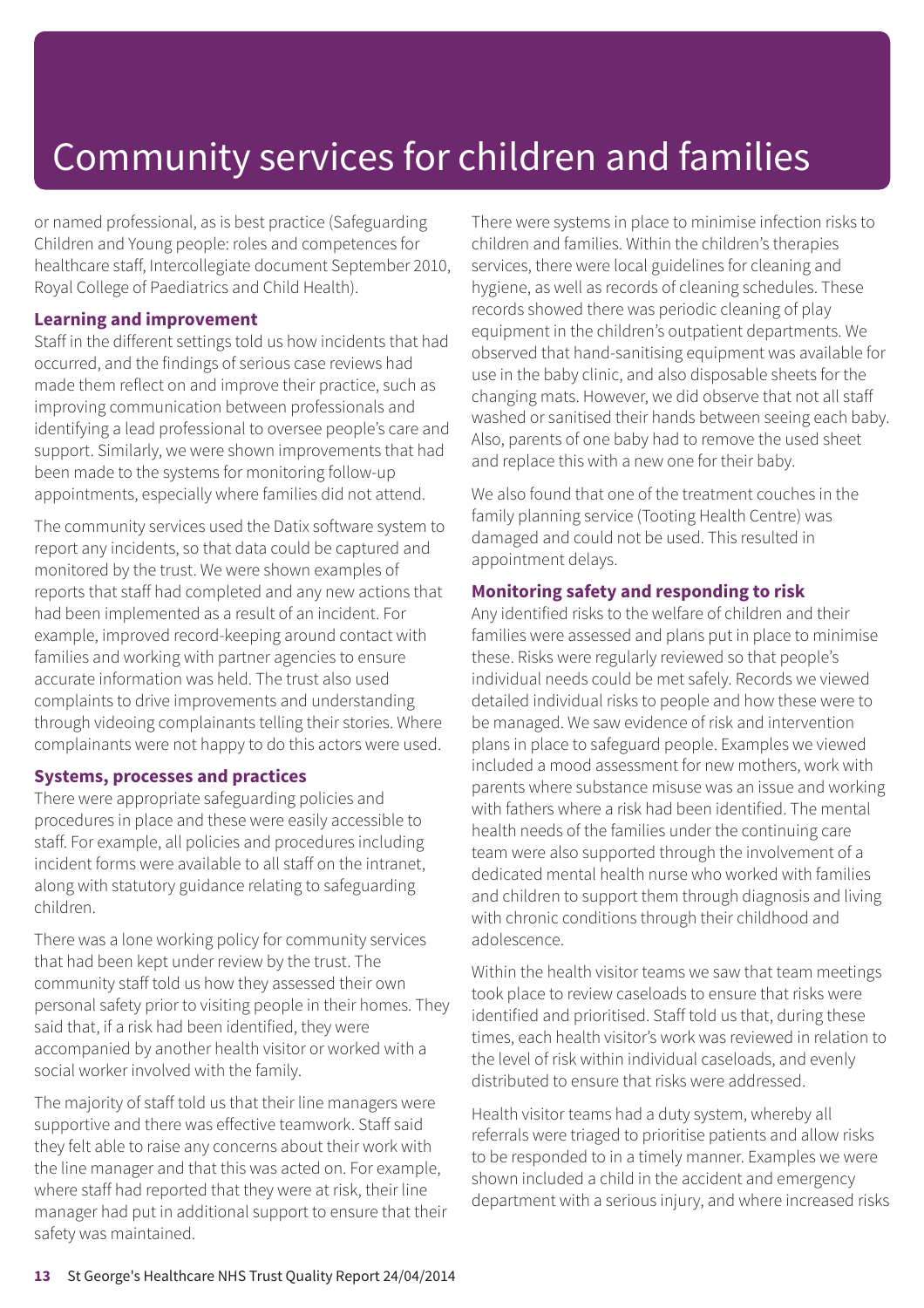were identified where children were already subject to child protection plans. Staff also told us about the actions they took where families were known to service providers but did not engage with interventions.

At Tooting Health Centre, there was no defibrillator or resuscitation equipment on the premises. This was a potential risk as the service provided coil fittings and implants to women, and these fittings can cause a reaction that may require an immediate emergency response. Staff we spoke with said they would contact the emergency services if this occurred.

#### **Anticipation and planning**

The divisional director of nursing, trust chairman and operations manager stated that they were aware of some staffing concerns, especially for the future, and had held a large drive to secure staff from other countries such as Spain, Portugal, and Ireland as well as Scotland. This recruitment drive had been successful and staff were in the various stages of the recruitment process. They had a clear business plan in place to meet the ongoing needs of the service.

### **Are community services for children and families effective?**

#### **Evidence-based guidance**

The records we viewed demonstrated that the community services were complying with best practice in their services. For example, breastfeeding rates, visits to new-born babies in their family setting and developmental reviews on children younger than 3 years old.

The staff we spoke with told us about how they planned their work to ensure that the service met national guidelines and standards in relation to child health. This included the implementation of best practice initiatives such as Maternal Early Childhood Sustained Home-visiting (MECSH) and Healthy Child Programme. This ensured that children who were in need of additional support were identified so they could be helped appropriately.

Staff within the continuing care service told us about work they did with young people regarding their transition from children's to adult services, and how they ensured that this followed best practice guidance, in accordance with the national framework for NHS continuing healthcare and NHS-funded nursing care (November 2012, revised).

The health visitors showed us how they followed the National Institute for Health and Care Excellence (NICE) guidance to ensure that the mood assessments they carried out on new mothers took place within four to six weeks following birth. Health visitor managers showed us how they monitored this monthly to ensure that these were carried out within the timescale. Similarly, within the speech and language therapy services, the therapists gave us information about the Every Child a Talker: guidance for early language lead practitioners (Department for Children, Schools and Families, 2011) national strategy that they used evidence from to improve the service provided to children and families, with a specific drive to get children talking at an early age.

We spoke with staff about consent and capacity to consent practices in relation to legal requirements. Staff were aware of the Gillick competencies and Fraser guidelines for deciding whether a child is mature enough to make decisions and give consent and how this impacted on their work with children. Within the health visiting teams, the staff conveyed a clear understanding of their accountabilities within the Mental Capacity Act 2005. However, within the family planning services, the staff we spoke with were less aware of their responsibilities within the Act, and the feedback staff gave was that capacity assessments were the duty of the doctor only. The training records showed that staff had not received training in the Mental Capacity Act 2005.

All the staff we spoke with were aware of national best practice guidance and initiatives, such as NICE guidelines and Department for Children, Schools and Families guidance. Similarly, staff were aware of targets in relation to the government's Healthy Child Programme and the need for regular developmental reviews of babies and young children.

#### **Monitoring and improvement of outcomes**

We were provided with some evidence in relation to the governance arrangements of the trust in monitoring the services provided to children and families in the community.

We were shown the dashboard (performance reporting and tracking system) that service-level managers completed monthly to ensure regular and timely information about the effectiveness of children and families services was provided to the trust. For example, within the health visiting and family planning services, we saw that the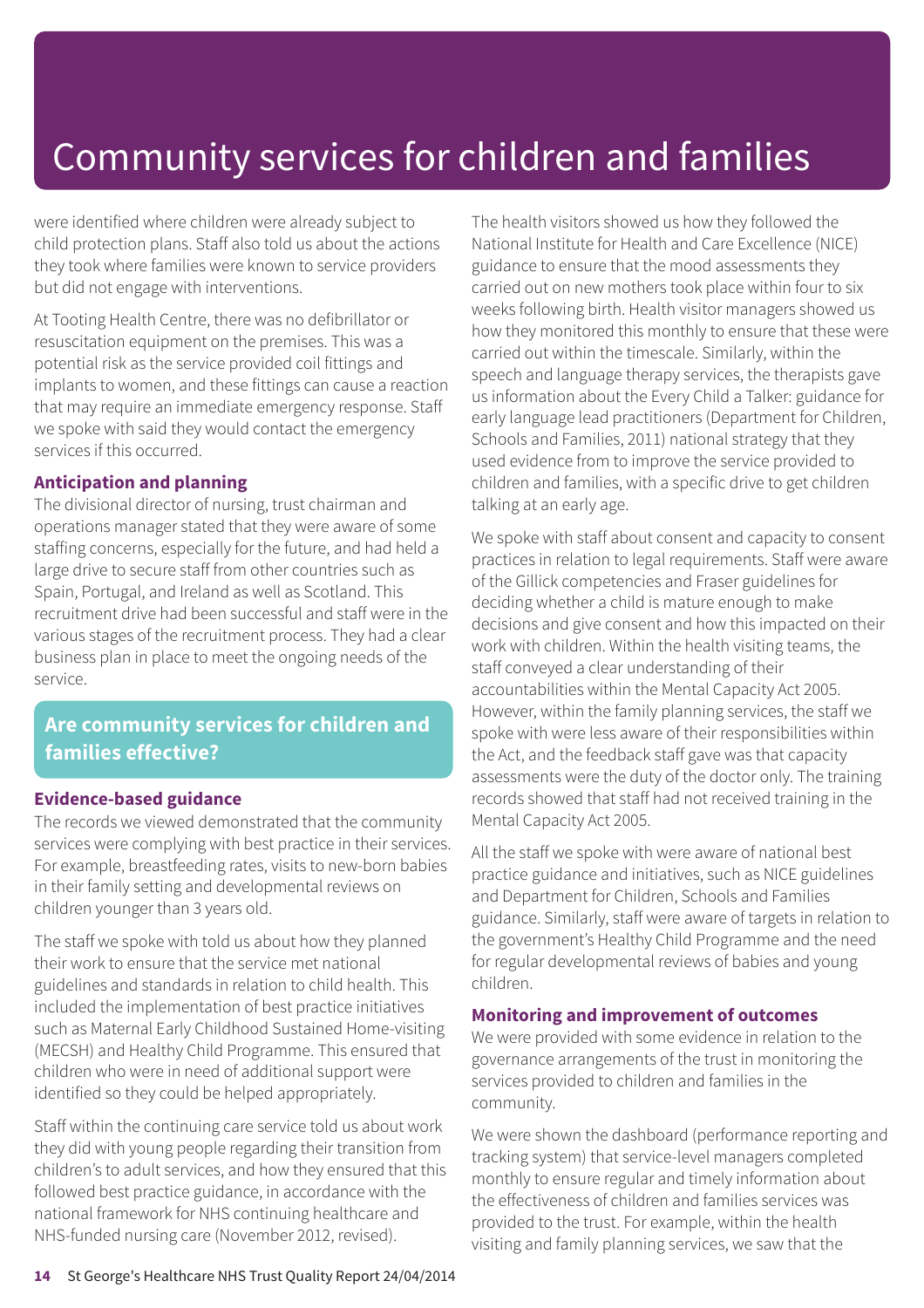performance and delivery of the service was recorded on a scorecard to enable senior managers to assess and monitor the effectiveness of the services delivered. Regular quality reviews took place with the management team and findings were reported through the trust governance structure. The divisional leads regularly reviewed the information and ensured that national targets were being achieved or actions put in place if there were any concerns.

These monitoring systems showed that the trust and senior managers were kept informed of quality issues, risk and key performance indicators in relation to each of the services provided under the children and family's community services.

#### **Staffing arrangements**

We spoke with staff across all the sites we visited and they were enthusiastic and showed commitment to their work. The staff said they generally felt well supported and able to contact any member of staff for advice if they were unsure about something. They said they received regular support through individual meetings with their manager, and through regular team meetings. We saw evidence that staff received regular supervision and appraisals that considered their personal and professional development. Staff told us that they had been supported to gain further qualifications that enabled them to progress and develop skills to enable them to effectively meet children's needs. However, information provided by the trust showed that staff appraisal up until December 2013 had not met their target of 85% across the community services.

We spoke with some staff who had been recently employed by the trust, who told us that they received an induction to working at the service. They also spoke about their preceptorship programme of practical experience and training to support them with their transition from student to professional, and they felt this helped them develop confidence and competence in their practice. We were also shown information about 'action learning sets' that targeted specific training at newly qualified staff, and covered areas such as team dynamics, becoming a leader and safeguarding.

Staff told us that they were contacted by email if they required an update on mandatory training. The trust had a database which recorded all staff training. However, we found that this information did not match that held at service level. The differences in information held about training was also confirmed by the staff we spoke with.

Similarly, there were no records relating to the induction or training that locum/bank (overtime) staff had received, and some professional groups told us that they devised their own training to ensure that bank staff were inducted to their area of work. The divisional leads stated that the induction process for the use of locum/bank staff was continuously under review and improvements made.

#### **Multidisciplinary working and support**

We received feedback from families of children with continuing care needs, who required the input of multiple health disciplines. They told us that the service they received was well-coordinated, with a single point of contact.

Staff said that there was generally good multidisciplinary working across all disciplines of staff. However, some did feel that links with external teams, such as Child and Adolescent Mental Health Services (CAMHS) and local authority safeguarding teams could be improved to ensure a more seamless and timely service for people. In particular, staff in all areas expressed concern about the 'threshold' (level at which action was taken) of local authorities for taking on child safeguarding concerns, and the time taken for children to be seen following a referral to the CAMHS service.

There was evidence of different staff disciplines working together across the organisation, such as the paediatric liaison health visitor and community midwife who worked within the acute services, and liaised with community teams around issues such as safeguarding. Furthermore, there was evidence of working with external agencies, such as housing departments and support groups for the specific needs of children, such as those on the autistic spectrum disorder, to ensure that optimum care was delivered. During our home visits with the health visitors, we saw that mothers were provided with information regarding reducing the risk of **sudden infant death syndrome.**

#### **Coordination with other providers**

We saw evidence that staff worked collaboratively with partner agencies such as the local authorities, hospitals and commissioners across a wide area, both within the provider's catchment area and outside it. Work took place with external providers, such as voluntary agencies and specialist schools based in the local community, to ensure that children received care and support near to their home. Staff told us about collaborative working with a wide range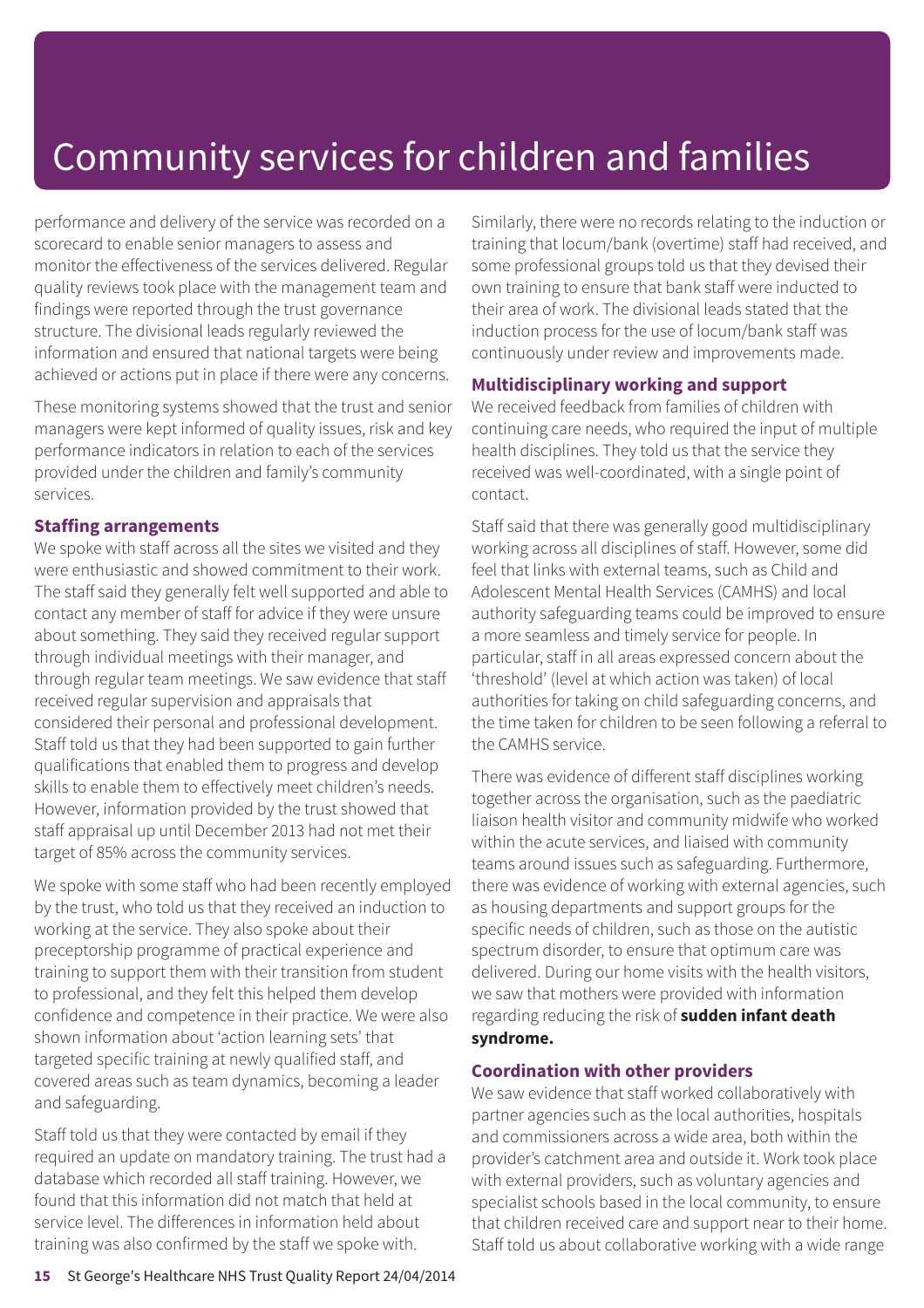of disciplines, such as in relation to safeguarding vulnerable children and family therapy. Staff from the speech and language service told us they had trained 1,000 school staff in strategies for how to help children talk so that they could make the most out of the school curriculum. The service also targeted children who were struggling with speech and language within schools. The therapists we spoke with confirmed that this teaching was now embedded within primary schools in the borough of Wandsworth as this had been identified as a gap in teacher training courses. Individual programmes were in place rather than group programmes which meant that people's individual needs were met and effective relationships were developed with parents and children.

The trust was aware that waiting times from speech therapy triage to receiving treatment were 8-12 weeks. We spoke with staff in the community paediatric outpatients department who highlighted gaps in occupational therapy services for young people with autistic spectrum disorder. The trust is reviewing the provision of the therapies services to address this.

#### **Effective care delivered close to home**

The children and families services within Wandsworth were spread across different locations and health centres throughout the borough. Clinics were planned at different times in each health centre, which meant that people were able to access services at a location and time to suit them. The computerised records enabled information about attendance at clinics to be logged and shared among teams to ensure that engagement with services was monitored.

Parents of babies who attended the baby clinics told us that they liked the flexibility of being able to visit a clinic at a time that suited them.

### **Are community services for children and families caring?**

#### **Involvement in care**

People we spoke with told us that they were provided with relevant information which helped them to understand the care and treatment choices available to them. Parents of new-born babies told us that they were provided with an information pack and a child health record at the first home visit carried out by the health visitor. They said that the nurses and other professionals always answered their

questions and provided reassurance. This included both verbal and written information and advice on breastfeeding, teething, feeding, immunisation and parenting support.

Through observing clinics, attending home visits and talking with parents and their families, we saw that people were involved in their treatment and treated with respect. People told us that they felt involved in the treatment of their child and that their views and concerns about their child's health were listened to and taken into account. Evidence provided by the trust in relation to the continuing care team showed that all care plans were reviewed with individual families to ensure they understood and agreed with the service being provided. Two parents we spoke with told us that their health visitor or the duty health visitor always got back to them if they called the office. One parent said, "my health visitor has known me a long time, she treats me with care and is always there to support me and my family".

#### **Trust and respect**

People told us their privacy and dignity were respected by staff. They told us that staff were polite, respectful and treated them with care. We also observed staff during our inspection and the interaction between staff, parents and children. We heard staff reassuring parents and clarifying information. We saw staff providing opportunities for parents and people to ask questions and, where required, people were provided with additional information.

People we spoke with were confident that staff treated them with dignity and respect and protected their confidentiality at all times. It was evident from talking with staff that they were respectful of the children and families they cared for. We observed them using courteous language when describing the children and families they were involved with. We received consistently positive views during the three days of inspection about having choices from a range of people who used children and families community services. These included choices regarding clinics, immunisations and therapies that were available in the borough of Wandsworth.

Some staff described that there were large ethnic minorities within their catchment areas. They told us that they worked with other agencies and the voluntary sector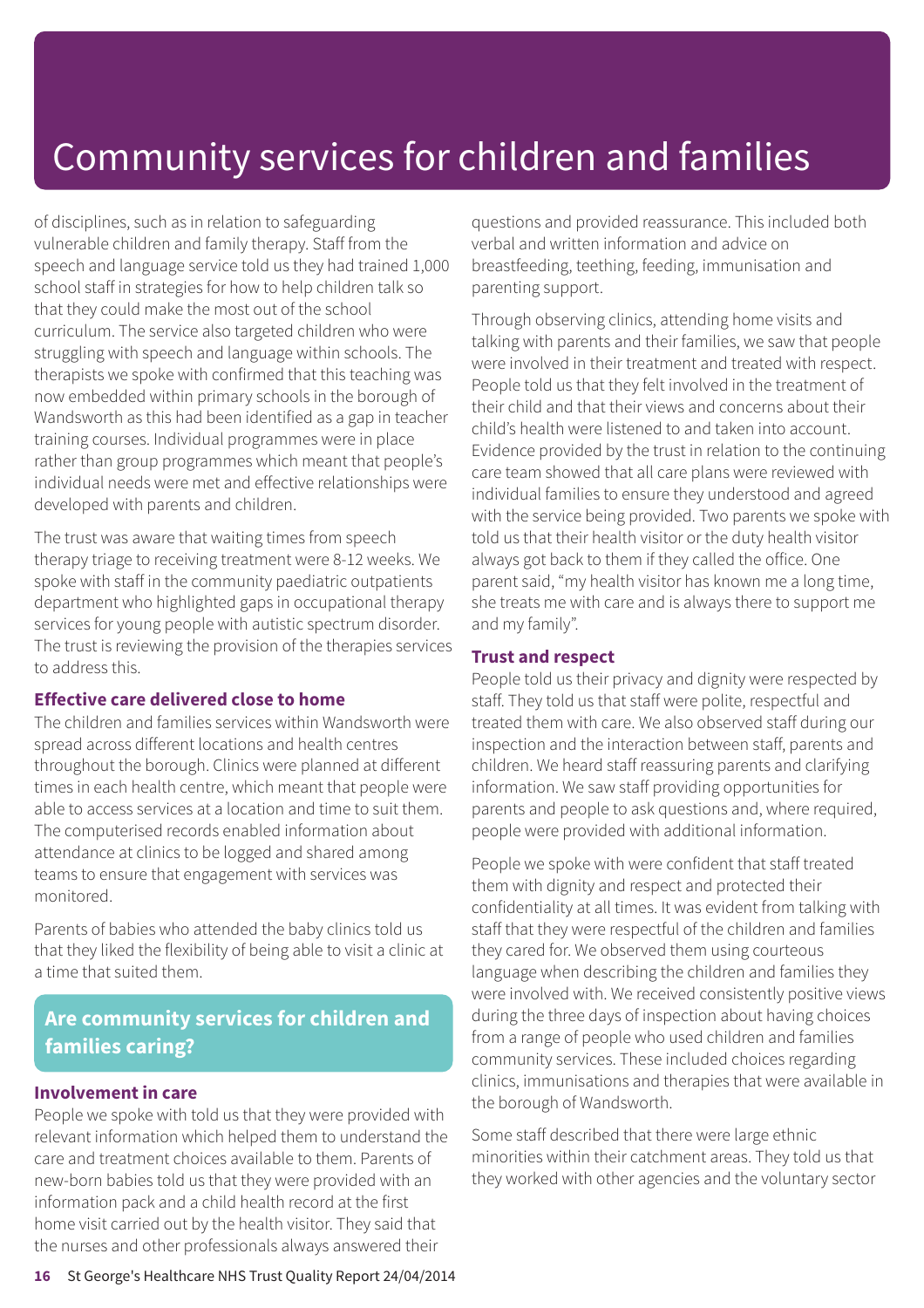to ensure that people's needs were met and that individual cultures, beliefs and values were respected. Care records detailed clear information about children's cultural and religious needs.

#### **Patient understanding of their care and treatment**

People we spoke with told us they understood their care and treatment. People were provided with information where appropriate, such as information leaflets, contact details and explanations of where there was a need to share contact information. During our home visits we saw good examples of staff checking out people's understanding of their care, such as discussions around breastfeeding, birth weights and diet. We observed a family planning clinic at Tooting Health Centre and saw that people were provided with advice regarding treatments, their side effects and any risks involved.

We saw records relating to discussions with other healthcare professionals and staff told us that they liaised with other professionals in education, social services, voluntary agencies, police and health services to support families. Speech and language therapists and enuresis (bedwetting) nurses demonstrated good evidence of working jointly with parents and children. This included regular reviews of treatment plans, progress and new interventions that were planned.

During the inspection we spoke with 20 people using the service. We received consistently positive views on the children and families service provided. People reported feeling listened to and involved in their care. In relation to surveys, the only results we had referred to the community services as a whole and these showed an overall positive rating of 89%.

#### **Emotional support**

Health visitors told us about referrals to Wandsworth psychological service, and where they informed new mothers about a group called 'making the most of motherhood', run by the local mental health hospital. Where women had been identified as being at risk of postnatal depression, regular follow-up visits were arranged. Staff told us the trust promoted an early intervention scheme in this area to achieve better outcomes for women and that vulnerable families were prioritised, for example, if the mother was alone, young, had been subject to domestic violence or there was already a child at risk in the family. Mothers we spoke with told us who their named health visitor was and were able to

contact them if they had any concerns or issues they wanted to discuss. All women who had a baby had a maternal mood assessment carried out at six to eight weeks following delivery, in accordance with NICE guidance. This was a universal service that was provided.

The mental health clinical nurse specialist in the specialist school nursing team described the work they undertook with children of all ages, young people and their families. This included working with pupil referral units, referrals from educational welfare, CAMHS and GPs. People within this service could also access family and cognitive behavioural therapy.

All the staff we spoke with were clear on the importance of emotional support needed when there was a new birth, changes in the needs of children and social circumstances for people. Postnatal support groups were provided for first-time parents in the community. The school nursing service also provided support to parents and to children in need. Systems were in place for parents and children to make self-referrals to the service.

#### **Compassion, dignity and empathy**

Staff respected people's privacy and dignity. During our inspection we saw examples of staff ensuring consultations took place in private with the door closed. We saw people being treated respectfully and being spoken to about the care they were about to receive.

We received consistently positive views from a breadth of people. This was supported by the views of staff regarding the importance of compassion, dignity and empathy in supporting individuals and their families. The majority of staff spoke with passion about their profession and how their interventions could make a difference. Several professionals described to us their interest in specific conditions, which meant they were able to support parents and children further in a dignified, compassionate manner. This was because they had been trained to do so. For example, within the sickle cell and thalassemia service, staff provided genetic counselling, screening and ongoing support to individuals and families.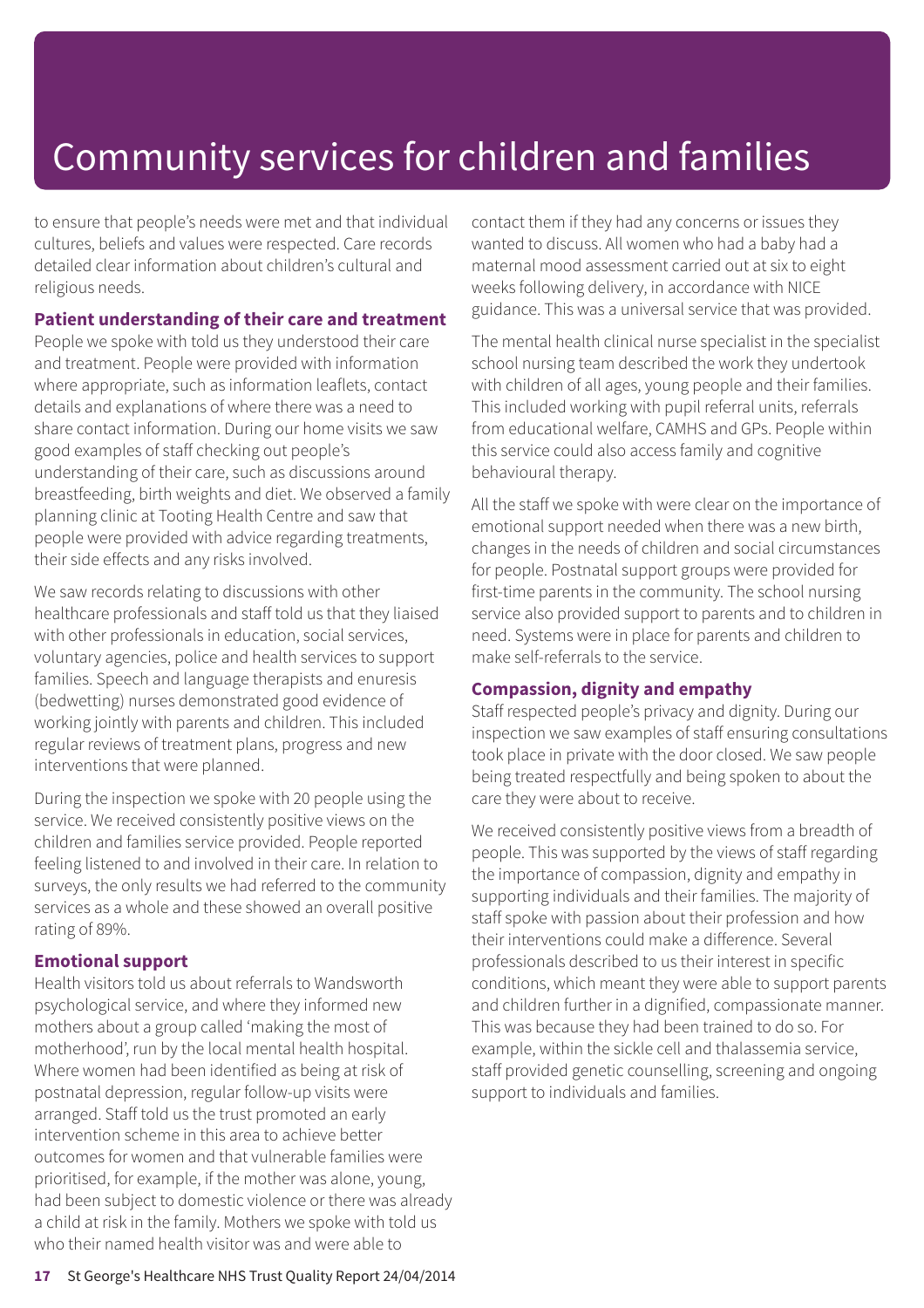**Are community services for children and families responsive to people's needs?** (for example, to feedback?)

#### **Meeting people's needs**

In the areas we visited, we found there were numerous, child-friendly information leaflets available to help families. However, information in other formats or languages was not available. We found that the trust routinely monitor the diversity of the people who used the community services, local population needs were accommodated by the service. An example of this was that the community services ran a dedicated sickle cell service in response to the needs of the local population, which included a health promotion and advice service which worked with local schools and provided advice to health visitors and school nurses.

Following a review of the processes and practices around domestic violence, the trust recognised the importance of providing an effective and supportive response to patients and their families exposed to domestic violence. As a result, trust-wide guidance has been produced and plans were in place to employ a domestic violence practitioner to lead on this area within the trust. Staff told us about training they had received in domestic violence, and of strategies they used for working with families. Similarly, staff told us about emerging issues within the local population, such as gang culture, child exploitation and female genital mutilation, and the work that took place with social work teams and the police to respond to these issues.

The community services based at Balham Health Centre provided a specialist service to asylum seekers, refugees and homeless families, such as supporting them to register with a GP to access healthcare services, schools and welfare services.

Within the family planning clinics we found that the clinic times responded to the needs of people in the local area, such as evening clinics and service locations across the borough. The community midwifery team also provided a weekend clinic to families who were unable to see them during the week.

Within the continuing care team the head of the department spoke about the changes taking place within the service to focus on the personalisation agenda and

personal budgets. This meant that patients would be able to receive a more personalised service and, where they chose, they could purchase their own care through a personal budget.

Within the sickle cell and thalassemia service (for inherited blood disorders) staff detailed the health promotion work that they carried out throughout the borough so that people were provided with information on the range of treatments and care that were available. The service worked to improve health outcomes for people diagnosed with the condition

#### **Access to services**

There were a number of health centres where people could access midwifery, health visiting, sexual health and family health services at a time and day to suit them. We found that access to therapies, for example, speech and language, across all age groups was well resourced and waiting lists were within national guidelines.

We were provided with examples where staff attempted to improve access to services for children, young people and families. This included specific approaches to following up non-attenders at health visiting clinics, promotion days in local supermarkets by the speech and language therapy team, a Somali fun day run by the homeless team and sending out information to local GP services. Drop-in sessions were available to young people through the secondary school service.

Within the homeless, refugees and asylum services a health advocate was available to support people to access health and social care services. The team also ran regular clinics for people at temporary accommodation hostels throughout the borough so that people could access services in relation to breastfeeding, child developmental checks and general health concerns. Staff told us that interpreters were used where required to ensure that parents understood their child's health needs, their treatment and could ask questions.

#### **Leaving hospital**

The health visitors told us they were informed about new births and the discharge home of new mothers and their baby in a timely manner.

Staff told us that, where children had complex needs and were due to be discharged, the health visitors were notified in advance and encouraged to attend a case conference prior to discharge. However, they also told us that this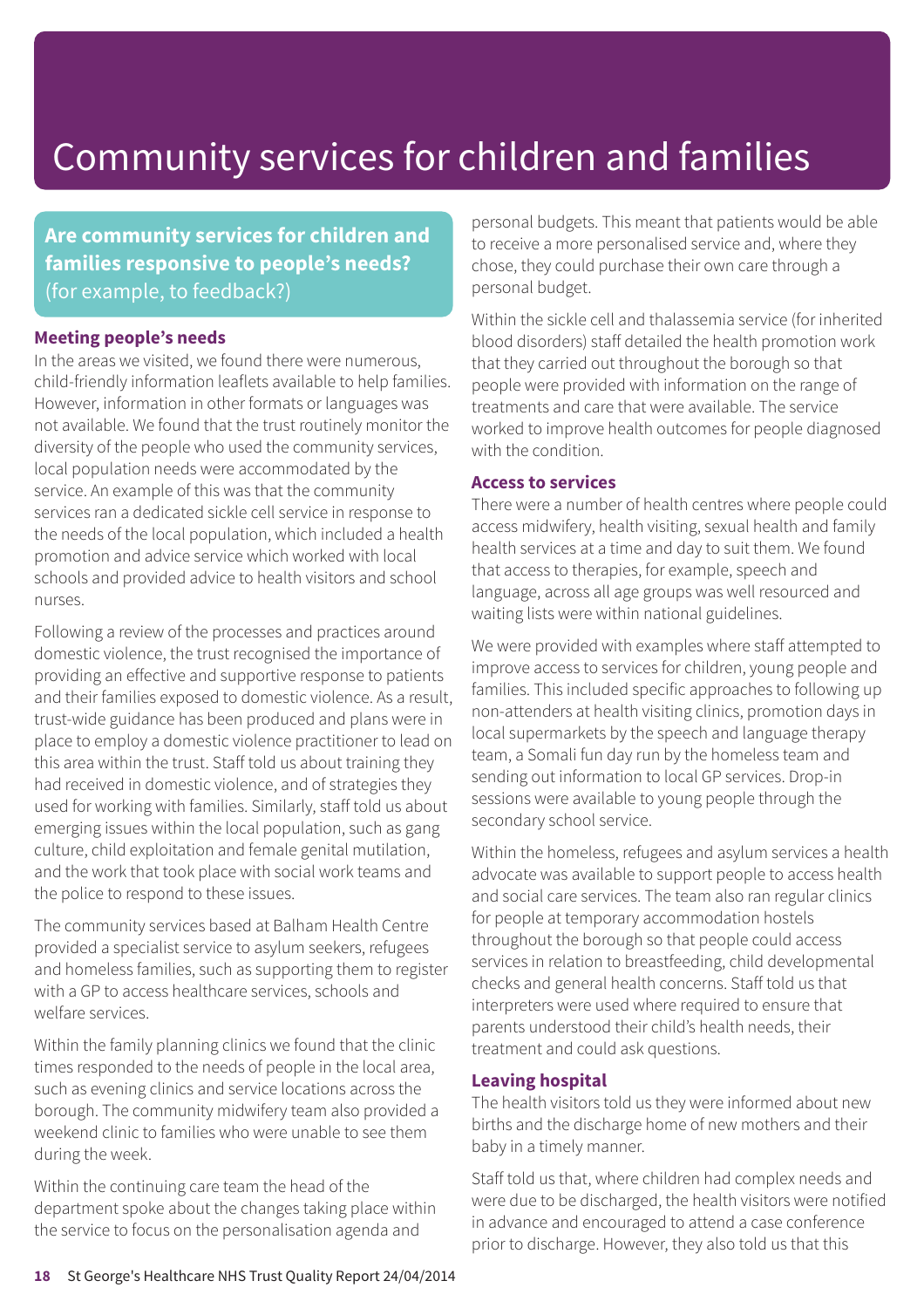practice was not consistent throughout all the wards. Staff also highlighted that, where specialist equipment was required in the child's home, there were no arrangements for weekend delivery. This meant that if the equipment had not been ordered within a given time period then the child would not be able to be discharged and they would stay in hospital over the weekend. The divisional leads have discussed the changes proposed around making access to equipment available seven days a week to improve the situation.

#### **Support in the community**

Obese children were monitored and national guidance was available for staff to ensure that a plan of treatment and care was in place. The minutes of recent clinical team leader meetings demonstrated that concerns around obesity were discussed and monitored. Physiotherapists noted that equipment provision such as hoists and adaptations to the home were available. However, these were not able to be delivered at weekends, which meant that some people had to spend the weekend in hospital despite being fit for discharge. We found there was a lack of occupational therapists in the community settings. The divisional leads were in the process of reviewing this and had initiated seven-day working for some areas. They plan to continue monitoring the process and increase staff if required.

#### **Learning from experiences, concerns and complaints**

Staff demonstrated a clear aim to listen to people and guide them to make a complaint if dissatisfaction was raised. We were shown some correspondence relating to complaints, which included the complaint, records of contact with the complainant and the outcome. With each complaint there were actions taken in response to issues raised, to demonstrate that learning took place as a result of complaints. For example, in response to one complaint, some staff attended additional training to improve their practice, and other issues were dealt with through performance management of staff.

Complaints were reported to the divisional director of nursing and governance who reviewed progress on complaints and incidents weekly. Staff we spoke with told us the division had good systems in place to ensure learning from complaints and incidents throughout the community services. Where people had raised a complaint, they were invited to attend a meeting as part of complaints resolution. Complaints were monitored to ensure that any themes or trends were followed up, with actions for key personnel to carry out.

People's views were taken into account so that services could be improved. We saw information that the lead nurse for breastfeeding had undertaken an audit whereby new mothers were asked about the breastfeeding information they had been provided with. The competencies and skills of the health visitors offering the advice were also audited. The trust had also undertaken a review of the children's developmental reviews, and one of the results was that health visitor provision had been increased for child developmental clinics.

Plans were being implemented regarding the changes in the school nursing service whereby they will be commissioned by the local council, with parents involved in the steering group.

### **Are community services for children and families well-led?**

#### **Vision and governance framework**

Staff we spoke with conveyed an understanding of the trust's vision and values, which had been presented by the chief executive at 'roadshows' which staff attended. Staff told us that their managers at service level were visible, accessible and approachable. However, the majority of staff said that the board and senior managers were not always visible and they were not aware of the support or input of senior managers within the trust.

Several staff we spoke with told us that recruitment practices within the trust were not well-led as there were delays from the time of the job offer to the work starting date.

We were shown evidence of the 'Productive community services' self-audit that took place within the health visiting services, where there was increased monitoring of areas such as one-year reviews, and the monitoring of breastfeeding uptake. This also included seeking feedback from users of the services, with the most recent showing the majority of people were positive about the services provided.

At service level, scorecards were completed by managers and reported to the trust, and included monthly feedback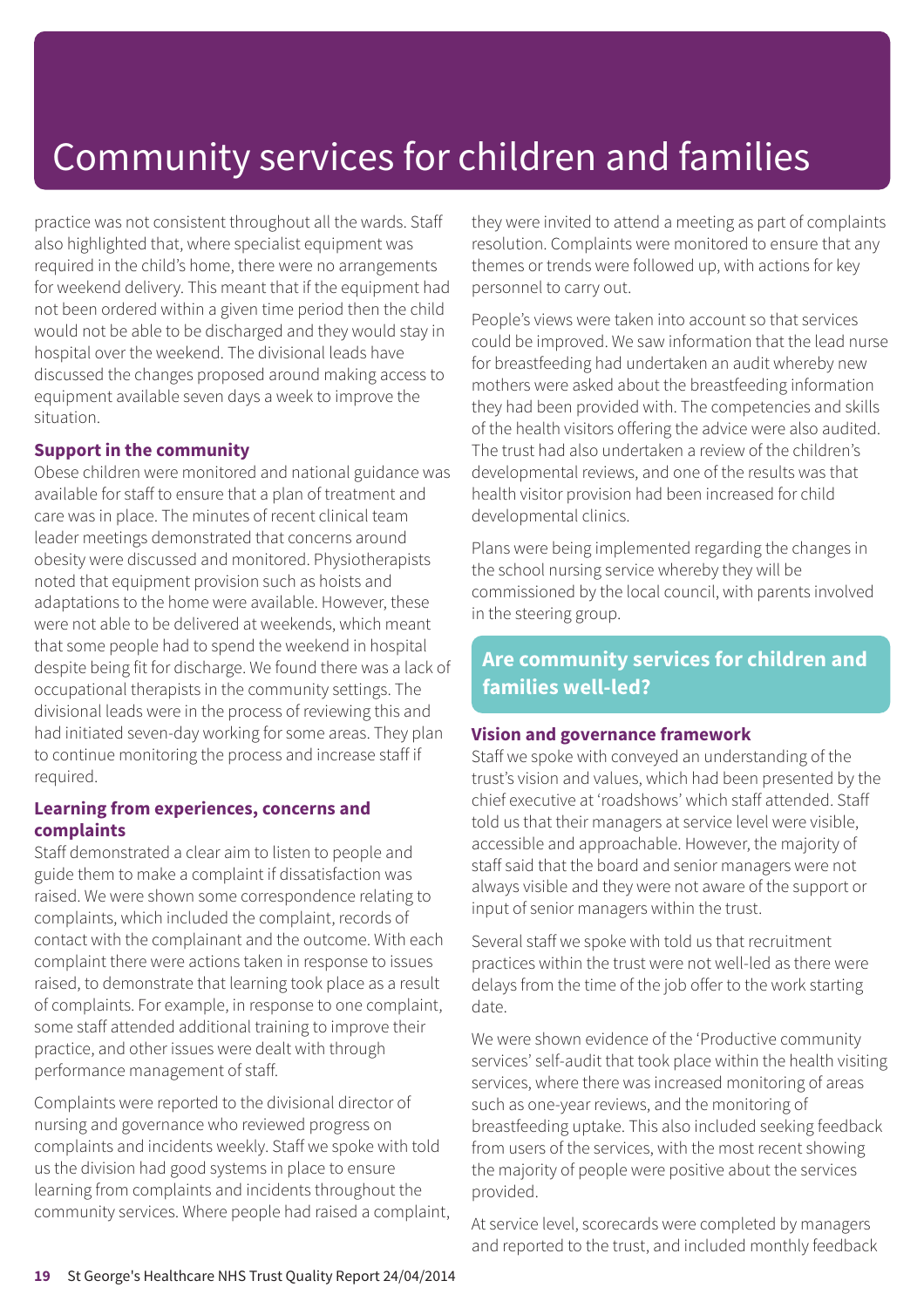about areas relating to staff appraisal, training, complaints and developmental reviews that had taken place. We also saw minutes of monthly clinical team leader meetings across children and families services. Recent meeting minutes showed discussions around recruitment, key performance indicators, safeguarding concerns around obesity, pathways and patient safety incidents and whether staff appraisals had been completed.

Governance of the children and families services by senior managers within the trust took place through monitoring of service level audits in relation to supervision, record-keeping, case notes and hand-hygiene audits. Complaints and feedback received from people who used services were monitored for any trends and lessons to be learnt.

#### **Promoting innovation and learning**

Within the school nursing teams, a new school profile tool was being used across the borough to identify the needs of individual schools, so that appropriate support could be provided. We were also shown information about plans that were due to be implemented in April 2014, regarding a pilot to enable the access of young females to emergency contraception in two schools within the borough.

The trust used national and NICE guidance to base practice on. Learning opportunities were available for all staff – not only mandatory training, but also areas specific to practice, such as the autistic spectrum, and children with diabetes or epilepsy. There were specific teams for those with learning disability needs.

#### **Leadership development**

We saw information leaflets for families, encouraging feedback on their healthcare experience. We also saw completed service-specific satisfaction questionnaires at some of the clinics we visited. There were also results from recent surveys that the provider shared with us and staff across the community services; this information provided a positive picture of children's and families' experiences of services.

The intranet and emails were used to communicate internally with staff. The trust's chief executive also ran annual roadshows for staff. However, the majority of staff in community services conveyed that the information they

received through these routes tended to focus predominantly on the acute services provided by the trust, and there was little information provided about changes being made to community services.

#### **Staff engagement**

Most of the staff we spoke with said that they had regular team meetings and clinical practice meetings. The records of these meetings showed that discussions took place around the service delivery, factors affecting this (such as staff sickness), and the redistribution of work to ensure that performance indicators were met. An example of this was in relation to the government's Healthy Child Programme, where health visitors carried out periodic checks on the child and their family. However, the part-time staff we spoke with said that, while team meeting minutes were conveyed to them by email, the meetings always took place on their non-work days, so they felt less involved.

Staff told us that they received communication from the trust via the intranet and through emails. However, the majority of staff we spoke with said they felt "detached" and "forgotten about" by the trust. They said they felt the information they received such as at engagement events and in the training they received, was predominantly focused on the acute services. In two community settings, some staff told us about their anxieties in relation to proposed changes in their work that were due to take effect in the coming months. However, they said they had not been consulted about this and showed us evidence of the only communication they had received on this issue.

We found that the community teams used a number of different computer systems to record information about children, young people and families, and the care and treatment they received. We were also told that, in one Genito-Urinary Medicine (sexually transmitted infections) clinic, only paper records were maintained, as the computerised systems could not ensure the confidentiality of information. The staff confirmed that the computerised systems were not synchronised to ensure that information was shared between systems. The staff said they passed information via email and fax, though confirmed that information could be missed through the different systems in use. Some staff we spoke with did not know whether the fax numbers they used to raise a safeguarding alert were secure ('safe haven') numbers. Similarly, staff said that IT systems were not always repaired in a timely way when they broke down, which could hinder their work. This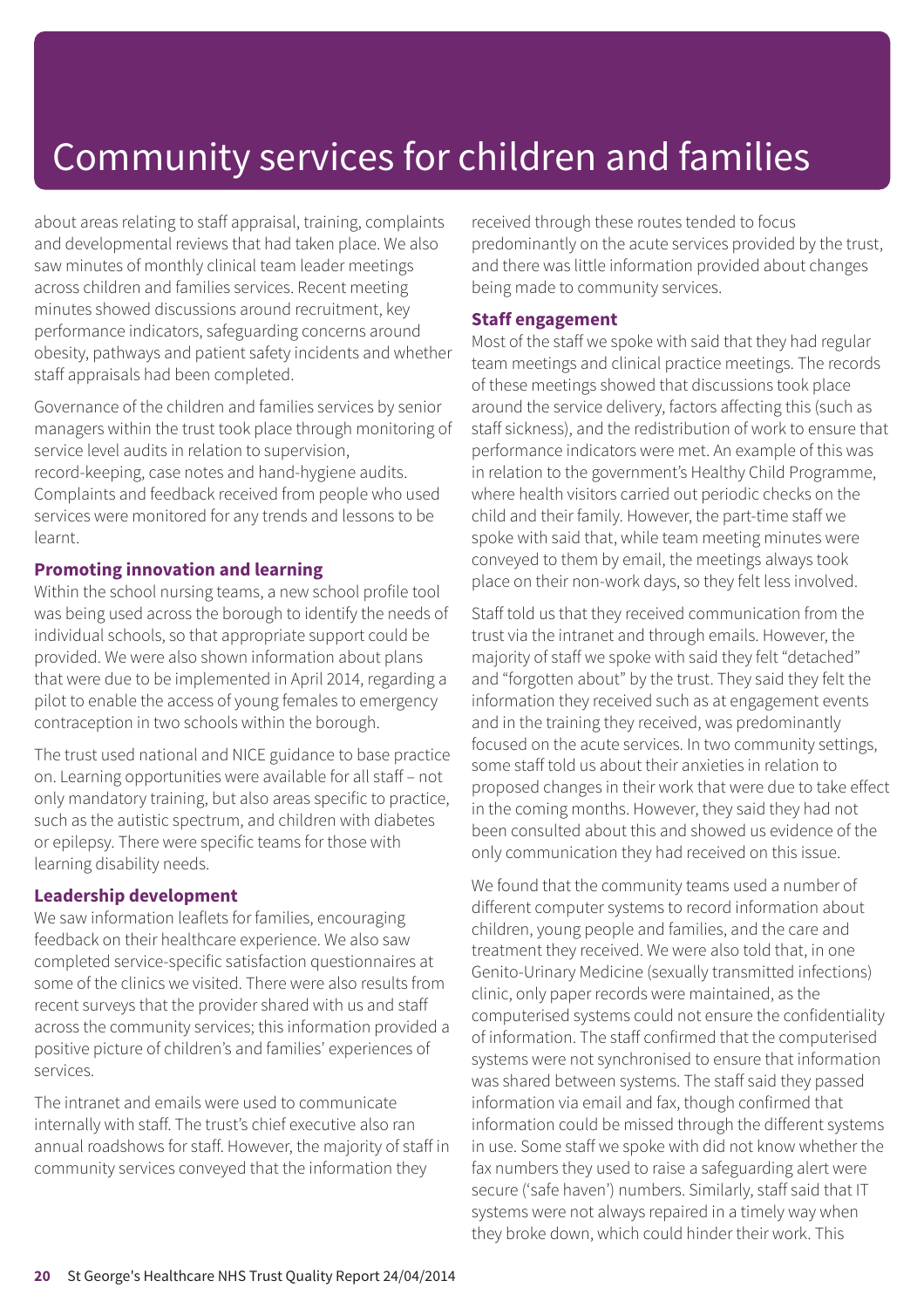meant that records could not always be updated in a timely manner. Information from the trust indicated that the slow connections for IT systems within the community had been identified by the trust as an issue, although not the synchronisation of records. This did not impact on patient care but was frustrating for the staff.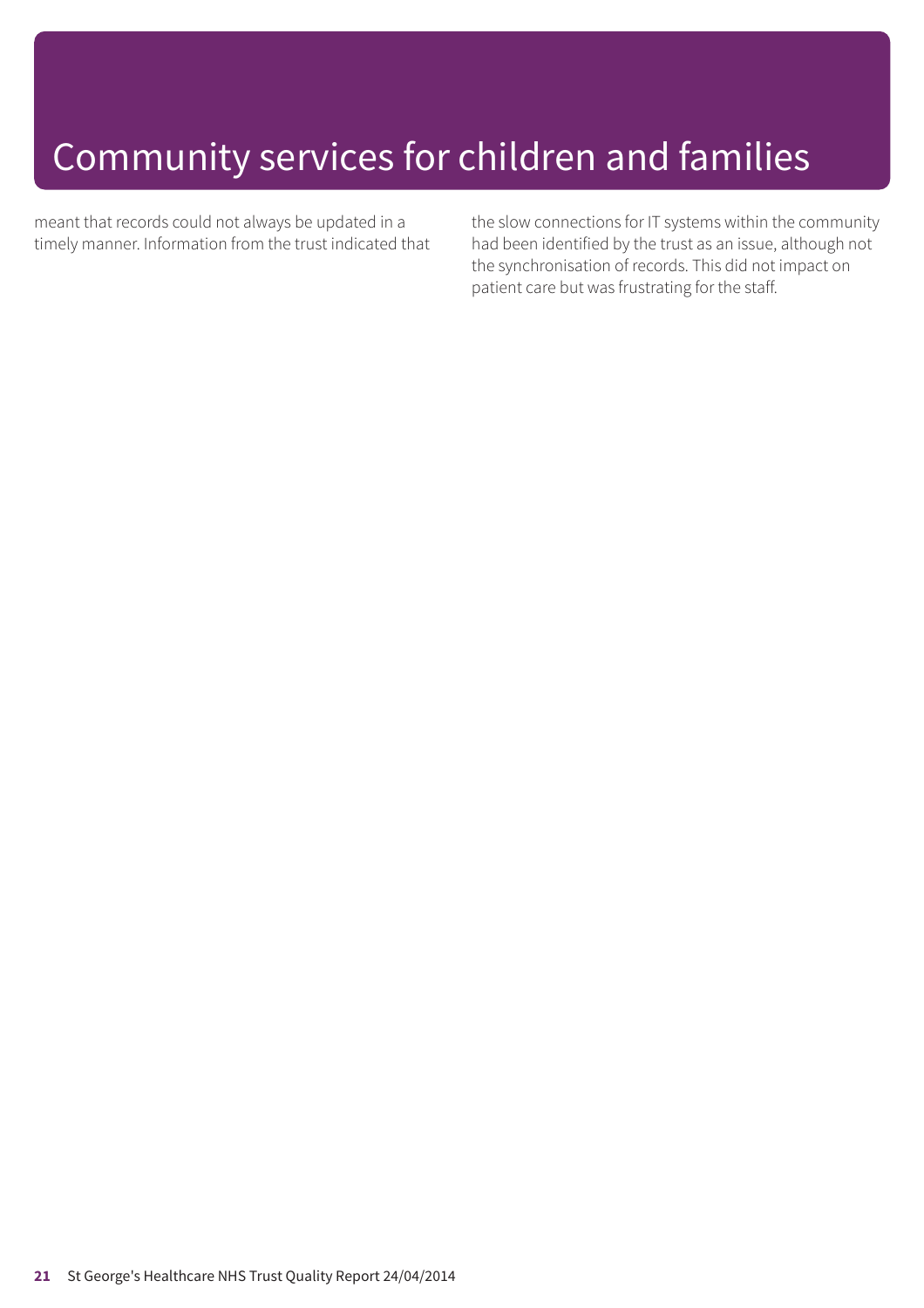### Information about the service

Services for adults with long-term conditions are provided by St John's Therapy Centre. Care for adults with long-term conditions within the London Borough of Wandsworth include district nurses and specialities such as tissue viability, Parkinson's, cardiology and stroke rehabilitation. There are four community wards which consist of a multidisciplinary team working together to provide care in people's own homes during acute or prolonged health episodes to avoid admission to hospital, or to ensure a safe transition home.

During our inspection, we spoke with around 70 staff and more than 30 patients and their carers who used the service. We also accompanied community staff on visits to patients' home.

### Summary of findings

Overall, we found that services provided to adults with long-term conditions were safe, effective, caring, responsive and well-led at a local level.

Staff were aware of adult protection and safeguarding. Staff reported serious incidents or concerns and the trust had good systems and processes in place for recording these. There was less clarity on how learning from safeguarding, incident reporting and complaints were disseminated to individual community team level but there were processes for communicating to clinical team leader level.

The delivery of care and treatment was based on guidance issued by appropriate professional and expert bodies and a number of care pathways were in use. We saw that staff were involved in monitoring and assessing the quality of care, including the development of guidelines and protocols. We saw and heard evidence of innovation and a proactive approach to performance improvement at local level.

Staff demonstrated a caring approach. Patients and relatives spoke highly of the care they had received. We saw staff delivering care that was compassionate, planned according to people's individual needs, and which focused on encouraging patients to maintain their independence.

We found the service was responsive to patients' needs as well as to feedback from patients and relatives. Following review of this feedback, learning was not routinely cascaded to teams.

Most staff understood the requirements of the Mental Capacity Act 2005, although there was little evidence of recently updated training. Staff were able to demonstrate an understanding of the care needs of a person living with dementia, although dementia training was not included in the provider's mandatory training programme, and we could find evidence of very few community staff having received such training.

The services provided to patients with long-term conditions are well-led at a local level, although escalation and reporting of risk above service level required further development. Staff had clearly defined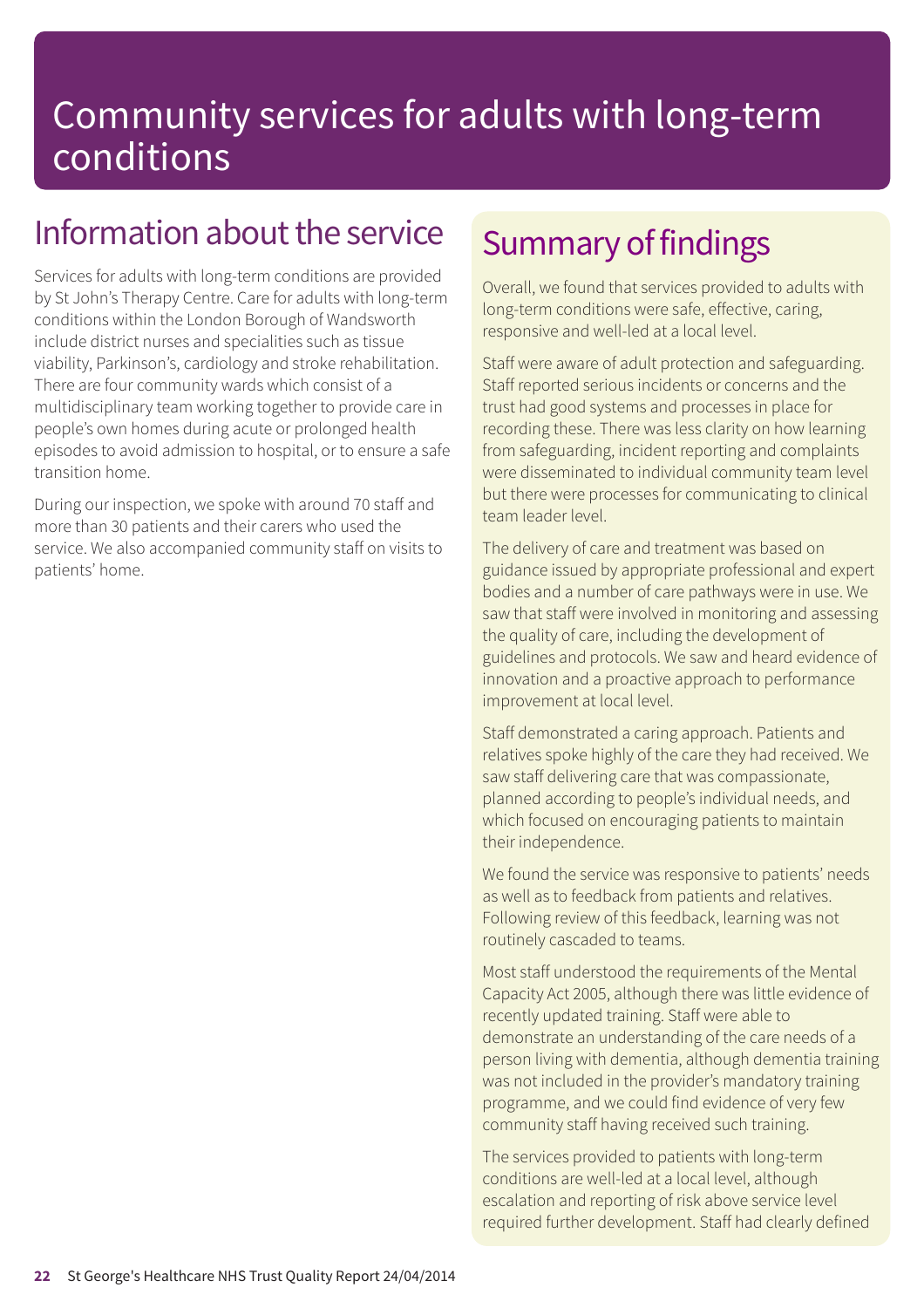roles and responsibilities and there was a sufficient skills mix to meet the care needs of people with long-term conditions. There was a mostly open culture locally where staff felt able to raise concerns and could be sure that these would be acted on.

Some staff told us that they felt isolated from the acute hospital while others felt well integrated. All staff we talked with expressed concerns about the lack of an integrated IT system and prompt support for IT issues in the community. This did not impact on patient care but was frustrating for the staff.

### **Are community services for adults with long-term conditions safe?**

#### **Safety in the past**

We saw documentary evidence that there were mechanisms in place to monitor and report safety incidents that included falls, pressure ulcers, medication errors and Never Events (incidents so serious they should never happen). There had not been any Never Events in the long-term conditions services in the last year.

All staff we talked with demonstrated awareness of the trust's systems and processes for reporting incidents. We saw evidence that incidents were monitored and discussed at monthly divisional governance board level meetings. We were also shown examples of clinical team leader meetings as well as team meetings for areas such as podiatry and the nutrition and dietetic service where incidents were on the agenda and discussed. This meant that local incidents were reported, investigated and, where necessary, actions and learning took place.

We found there were clear safeguarding systems and processes in place for reporting concerns. Staff demonstrated a good understanding of safeguarding, recognising the complexity of patients and their circumstances and the role of social services in any investigations. Staff could locate the relevant local authority contact numbers. We saw documentary evidence that safeguarding was included at the divisional level and in some clinical team leader and team meetings, but not all. Staff told us they were well supported when raising safeguarding concerns. However, some staff felt there was variation in consistency of safeguarding reporting across different teams.

We saw documentary evidence that healthcare-associated infections were monitored and that there had been none in the community division up to August 2013. We also saw that falls were monitored in community settings, but it was not clear whether this included falls in patients' homes. We visited one patient at home where their fall had resulted in a hospital admission. Pressure ulcers were closely monitored through the incident reporting system as well as weekly audits.

#### **Learning and improvement**

We wanted to see how the provider looked at incidents and used the information to improve safety for patients using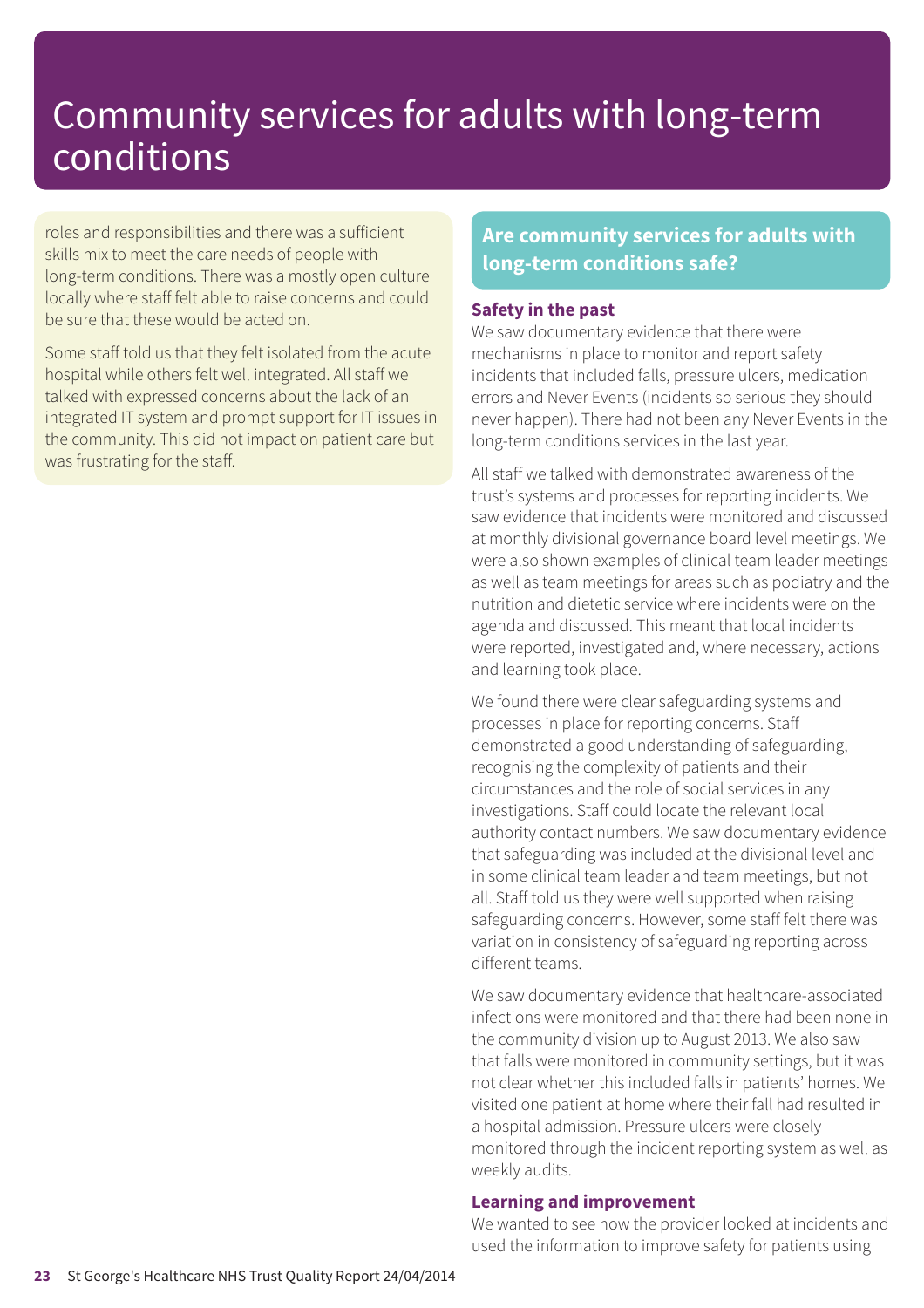the service. We found some documentary evidence that detailed investigations called 'root cause analysis' were carried out and that action plans were developed from the findings. We saw that these were discussed at the monthly divisional governance meetings, as were safeguarding and patient complaint investigations. However, we found limited evidence that the actions and learning from incidents on the acute sites were regularly disseminated to the community staff at their team meetings. There was some evidence of learning from complaints, and pressure ulcers were regularly monitored and investigated.

We would expect that the provider would actively draw on lessons learnt from incidents throughout the organisation and also actively respond to lessons learnt from elsewhere in the organisation. Some people in the local community raised concerns about the safety of the discharge process in that they felt people they knew had been discharged, "too early." There was little evidence that this happened routinely. We saw documentary evidence that performance was regularly monitored and reviewed from team meetings up to the divisional meetings. Improvements were tracked from such initiatives as the pressure ulcer prevention work over the last two years. There was also documentary evidence of the reduction in patient falls admissions to hospital in Wandsworth as a result of the falls service's work.

#### **Systems, processes and practice**

We found that there were effective and reliable systems in place at clinical team leader level and below to enable staff to deliver safe care. Systems within individual teams identified any issues or concerns and these were acted on promptly.

There were a variety of ways in which teams delivered safe care. One example was the multidisciplinary meetings held every morning by the community staff in each of the four localities to review patients. This meant that any raised risk for a patient was identified and plans to manage and reduce this put in place. We saw that staff were supported in raising concerns and reporting incidents.

Staff told us they felt safe and supported when visiting people in their own homes. They told us that a risk assessment was completed around the premises, the person they were visiting and any potential areas of risk. The correct staffing numbers and ways of care delivery were then planned according to this. Everyone we spoke with told us they never felt unable to carry out their roles because of risk. They told us that, if two staff were needed, then this was always accommodated. Staff also demonstrated good communication and working relationships with other health and social care professionals. This meant there was a multidisciplinary approach to providing safe care.

We found safe processes and practice in place in respect of secure storage and administration of medicines. We saw that staff completed appropriate checks before administering medicines. Complete, accurate and up-to-date records of medicine administration were kept.

There were effective arrangements for managing waste and clinical specimens, particularly in patients' homes and other non-clinical environments where care and treatment were delivered. We saw evidence of this in the clinics we visited and during accompanied visits to patients' homes during care delivery by community nurses. Patients were protected against the risk of acquiring infections. We saw good practice in infection prevention and control in the day hospital and in patients' homes.

Medical and personal records were held and transferred securely and could be made available to professionals who needed them in the right place at the right time. However, a theme that came through from all staff we spoke with was the need for integrated IT systems. As not all staff could access all systems and the systems were not complementary, staff used a variety of methods to work round these difficulties to ensure the safety of patients. These other methods included printing off and using paper records and making telephone calls to obtain relevant information, all of which took a considerable amount of time. While this did not impact on the safety or care for patients it did impact on the time available for care.

We looked at the emergency medical equipment for the building. We saw that there were daily checks on the defibrillators and that the 'grab bag' (a bag containing emergency equipment) was intact. We saw evidence of the monthly checks signed as completed. Appropriate staff were responsible for the checks and there were arrangements in place for when they were absent, for example, on annual leave. Staff described the local protocols and demonstrated the pager system in place for patient emergencies.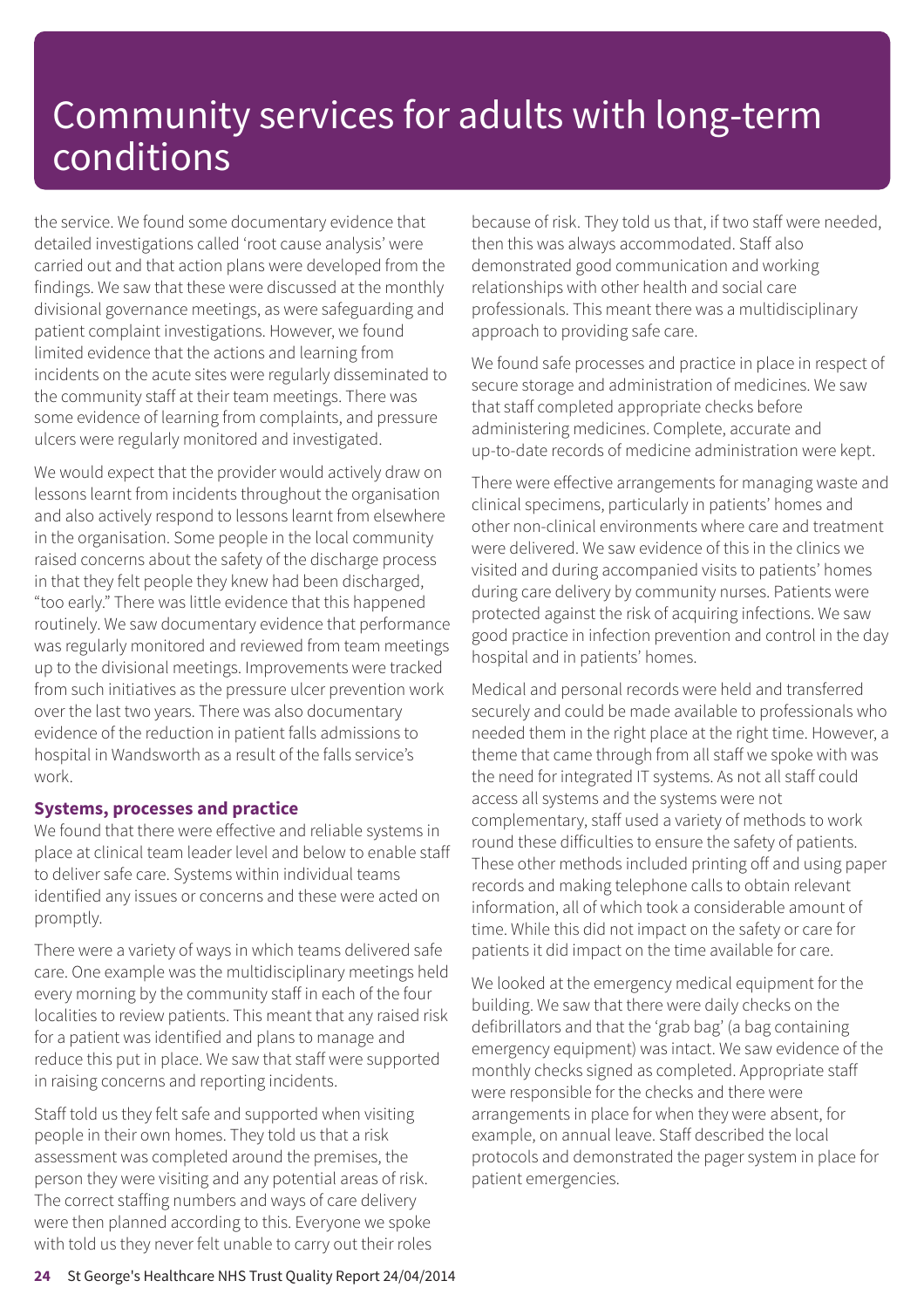#### **Monitoring safety and responding to risk**

There were mechanisms in place to monitor changing levels of risk on a day-to-day basis. The clinical and professional team leaders, together with senior and specialist nurses and care coordinators, were effective in the management of their particular services. We noted and saw evidence of timely action taken before levels of safety were compromised. There were arrangements in place to ensure that there were sufficient staff with the right skills to deliver care most of the time. There were significant vacancies in some services and we saw that staff worked hard to provide sufficient cover when required. Staff had the right skills to respond appropriately to a medical emergency while delivering care and treatment in the community.

We saw that there were guidelines and protocols in place so that staff working in the community could access advice, resources and make referrals to other health and social care professionals as needed. However, due to the IT limitations, we were told there could be some delays to patient's appointments and access to services on occasions. We found that complaints and comments from staff, patients and carers were generally listened to and viewed positively.

#### **Anticipation and planning**

Leads for each of the services communicated identified risks through the trust governance process. We found that staff were aware that there would be changes in the way some services were delivered but that some staff did not feel well-informed about these changes. We saw evidence where, for example, the diabetic service had developed a system of different levels of support for patients with referral pathways to ensure patients could access quickly additional care and treatment when required. This was done in conjunction with an increased focus on patient education to enable self-management where possible and improved understanding and compliance with treatments. In addition, staff held joint clinics with GP practices in order to skill-up practice nurses and GPs to manage the increasing number of patients.

**Are community services for adults with long-term conditions effective?** (for example, treatment is effective)

#### **Evidence-based guidance**

During our observations and discussions with staff, it was clear that the care provided was evidence-based and staff followed recognisable and approved care pathways, such as diabetic and falls care. Staff were clear about their roles and responsibilities with regard to patient care and treatment.

The provider had arrangements in place to ensure staff understood the requirements of the Mental Capacity Act 2005 and put them into practice. We saw evidence of this in care planning discussions where patients lacked capacity to make informed choices due to conditions which affected their long-term and short-term memory, for example, dementia or a learning disability.

It was of concern that many staff had not received formal training around the needs of those living with dementia. We were told of and saw plans for staff training to be put in place. Staff we talked with demonstrated varied levels of understanding and knowledge of patients living with dementia.

#### **Monitoring and improvement of outcomes**

We found systems in place that monitored and evaluated improvements of outcomes within the various teams. This was also monitored through the incident reporting process, particularly for pressure ulcers. The reported incidents and root cause analyses were all reviewed and a checklist developed for the community nurses to use to improve outcomes. The service was also working closely with the trust safeguarding lead and undertaking some clinical trials. Patients were kept under review.

Some staff had regular supervision and appraisals in place but this was not the case for all community staff. However, all staff we spoke with said they could access relevant training and continuous professional development opportunities to support them in delivering high-quality care and treatment. We found that staff were very proud of the quality of the services they provided and worked hard as a team to ensure this continued.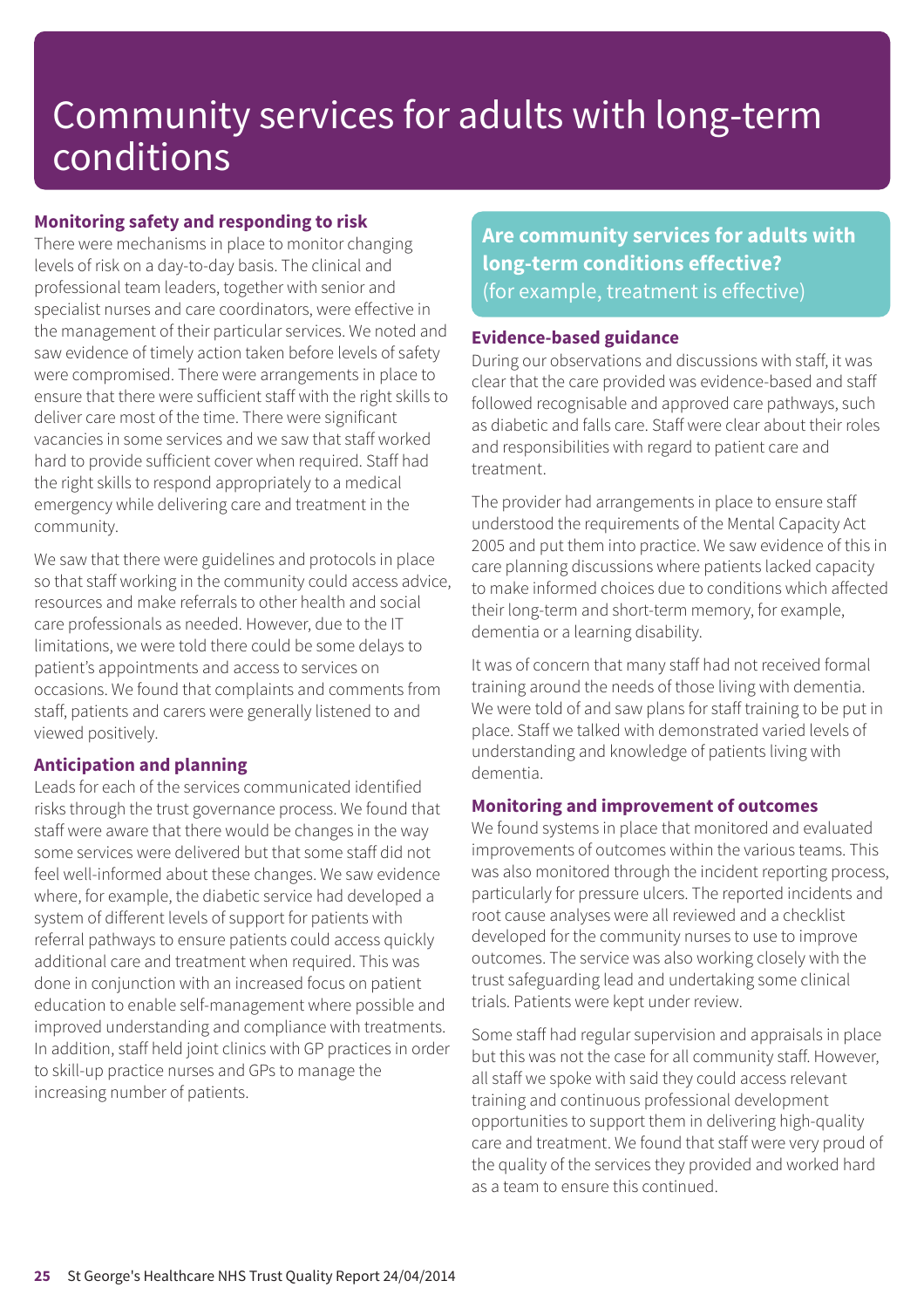#### **Sufficient capacity**

Staff we talked with who had recently started to work for the trust described their induction programme, both corporate and with the local service. We were told they felt well-supported and had received appropriate training.

While there were staff vacancies, in most of the services we looked at staff were able to give the time to their patients in order to deliver care and treatment and not compromise quality. We saw this when accompanying community nurses delivering care in patients' homes as well as in clinics and the day hospital. Staff told us they felt well-trained and qualified for their roles.

We saw examples where services were able to initiate care and treatment very quickly. One example was the intermediate care team where they provide intensive support to patients discharged from hospital to enable them to return to as much independence as possible. Another example was the biomechanic podiatry service. As their technicians had access to their own laboratory, appropriate appliances could be provided very quickly for patients, often on the same day as their clinical assessment.

#### **Multidisciplinary working and support**

We saw examples of exceptional multidisciplinary working where staff demonstrated a commitment to promoting communication and planned care for patients. These included staff in the day hospital, the community learning disability team and the district nursing teams. We saw evidence in the patient records we looked at as well as in discussion with patients and observation in multidisciplinary meetings. Staff demonstrated that they shared information appropriately with other healthcare professionals in different parts of the trust as well as with external agencies. Staff demonstrated good relationships for onward referral, for example, to social services. These were integrated multidisciplinary teams with access to a wide range of health and social care services. Staff worked with hospital discharge coordinators to ensure a good discharge with appropriate support for patients.

The patients and their carers were at the centre of the multidisciplinary working and planning. They told us how they were encouraged to be involved in their care and we saw they were listened to. We saw many examples where staff had initiated contacts to ensure that patients' needs were fully met and therefore increased the chances of a

better outcome for them. Many staff we talked to, when asked what they were most proud of, immediately said that it was their multidisciplinary team working. The barrier they identified was, again, the lack of an integrated IT system.

### **Are community services for adults with long-term conditions caring?**

#### **Compassion, dignity and empathy**

We saw many exceptional examples of staff demonstrating compassion and treating patients with dignity and empathy. We held a listening event so that people in the local community could tell us about their experience of the community healthcare. We were told by many people there of the "dedicated staff" and the care they, or their loved ones, had received. We saw where 'best interests' meetings had been held for20140327 St John's Therapy Centre Quality report April 2014 - DRAFT 25patients who were unable to make decisions for themselves. These involved the patient's family members, or if there were none, the local advocacy service. We saw the decisions made were thoughtful, with great care taken to maintain the patient's dignity.

#### **Involvement in care**

We saw documentary evidence that patients and their families or carers were involved in decisions about their care in the patient records we looked at. We also observed it when accompanying community nurses on visits to patients' homes. Information was provided and, for those with capacity to understand, each step in any proposed treatment was discussed. Patients were given time and support to make informed choices. Patients told us that they understood their care and treatment and were able to ask questions if they were unsure about anything. Patients told us they were kept informed and treated with respect. We saw examples of information provided to patients and staff told us they could provide information in different and accessible formats. We saw where staff helped patients navigate other areas of support available to them external to the trust's community services.

#### **Trust and respect**

We saw that staff were able to communicate effectively with patients, adjusting language and the method of providing information to suit each individual. They always announced themselves and explained what they were there to do. Patients told us that they trusted staff to care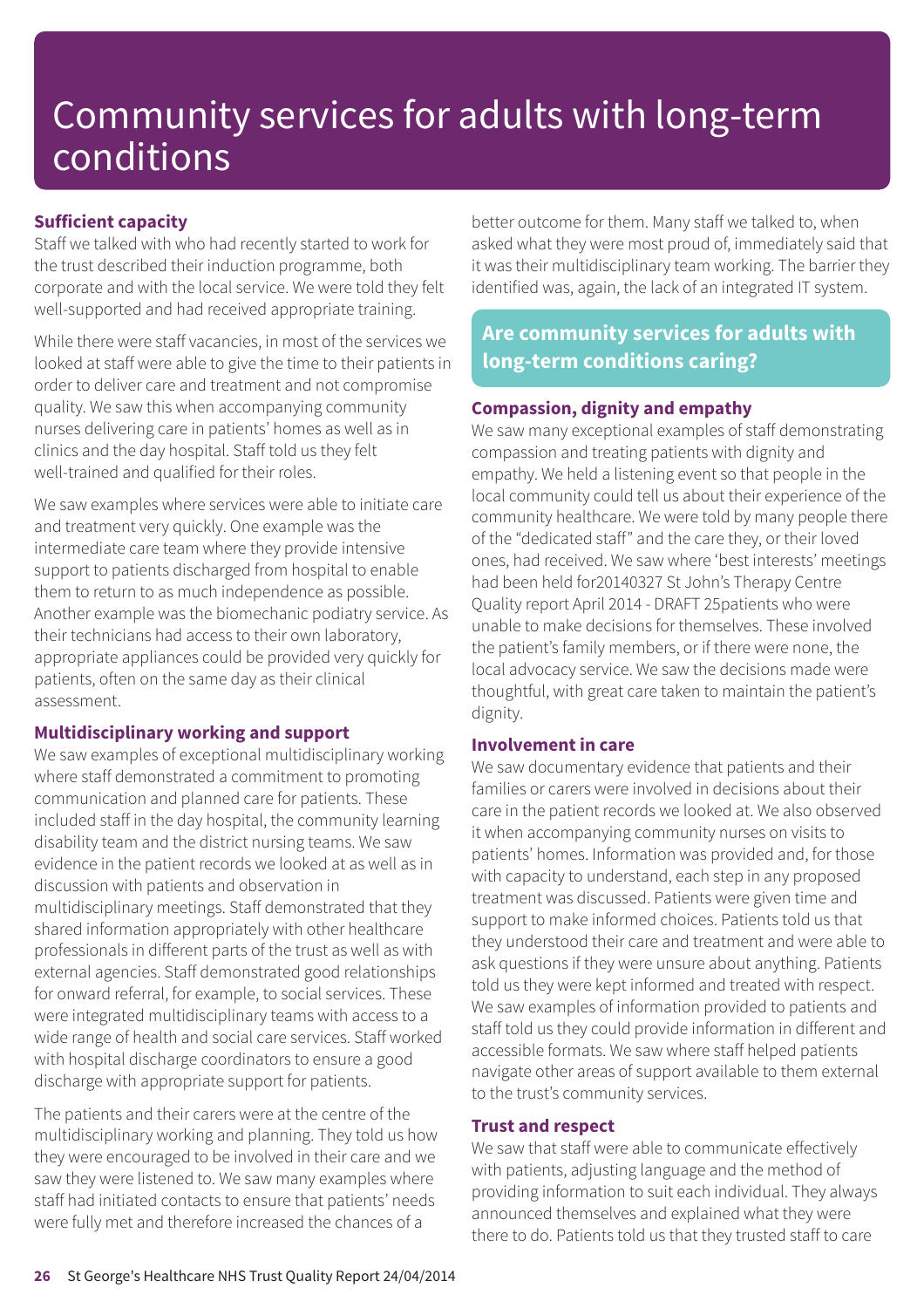for them and keep them informed. We saw where staff supported patients to attend other services such as an outpatient appointment, if required. Staff maintained patient confidentiality and protected their personal information.

#### **Emotional support**

We saw evidence of the care and support in place to enable a patient to remain at home for their end of life care. Staff told us what a key part of their job this was and how they worked together with others to achieve each patient's preference. They described how they raised end of life issues with patients in order to gain insight into their preferences. Staff demonstrated how they provided good pain management for patients.

There were examples of support provided to return to or maintain a patient's independence, such as the diabetic educational programme and the intermediate care team's work. Staff provided the support and information to allay any anxieties expressed. We saw the holistic care provided to patients who attended the day hospital. A major part of the community learning disability team's role was to provide emotional support and carefully communicate information to support patients, particularly when having their medical needs met.

### **Are community services for adults with long-term conditions responsive to people's needs?** (for example, to feedback?)

#### **Meeting patients' needs**

We saw evidence that staff took account of patients' views when evaluating what the next steps would be, including where they would be best placed to receive services. Patients told us that they felt able to influence what was happening to them. We saw that where a patient was anxious, staff reassured them and said they would contact them in the next couple of days to see how they were. The patient was happy with this solution. We also saw where a patient's risk had increased and this was discussed at the morning multidisciplinary meeting, and daily visits were put in place. Patients' care goals included their ability to manage their condition independently, or with support. This reassured patients that they would only be discharged from the service when the time was right.

We received positive feedback from all of the patients we talked with during our visits to the day hospital, outpatients clinics and while accompanying district nurses to home visits with patients. One of the main aims of home visits by the community nursing teams and specialist nurses was to avoid patients having to be admitted to hospital and, overall, this was being achieved.

#### **Access to services**

Patients told us that, on the whole, they could access care and treatment when and where they needed it. They spoke highly of the environment at St John's Therapy Centre and said that their GP had referred them into the service and that it had worked well. The various services had admission criteria that were applied20140327 St John's Therapy Centre Quality report April 2014 - DRAFT 26and care pathways, guidelines and protocols were in place. The staff helped patients access any additional services they needed, whether internally or externally.

Staff had training in equality and diversity and it was evident when speaking to patients that people who lacked capacity or had physical impairments were able to access the service they needed. We saw evidence where staff had referred patients on if it was felt that another service could better support them or if it was more appropriate for their care and treatment. We saw that staff explained any changes to patients.

#### **Vulnerable patients and capacity**

In all the community services we looked at, nurses, allied healthcare professionals, healthcare assistants, technicians and other staff all managed their time effectively to ensure they were flexible to the needs of each individual patient. All care and treatment was tailored to the individual patient. This was achieved through the morning meetings that many of the teams and services held where individual planning was discussed, based on the indepth knowledge of each patient's needs. Those who were vulnerable or lacked the capacity to make decisions for themselves were catered for and plans made for 'best interests' meetings where appropriate.

Some staff told us that 60% to 70% of the patients on their caseload had some form of dementia type illness, learning disability or mental health illness. Some staff told us they were concerned for people with mental health illnesses as it was sometimes difficult to access the support they needed. We saw that the specialist mental health nurse attended one community nursing team's multidisciplinary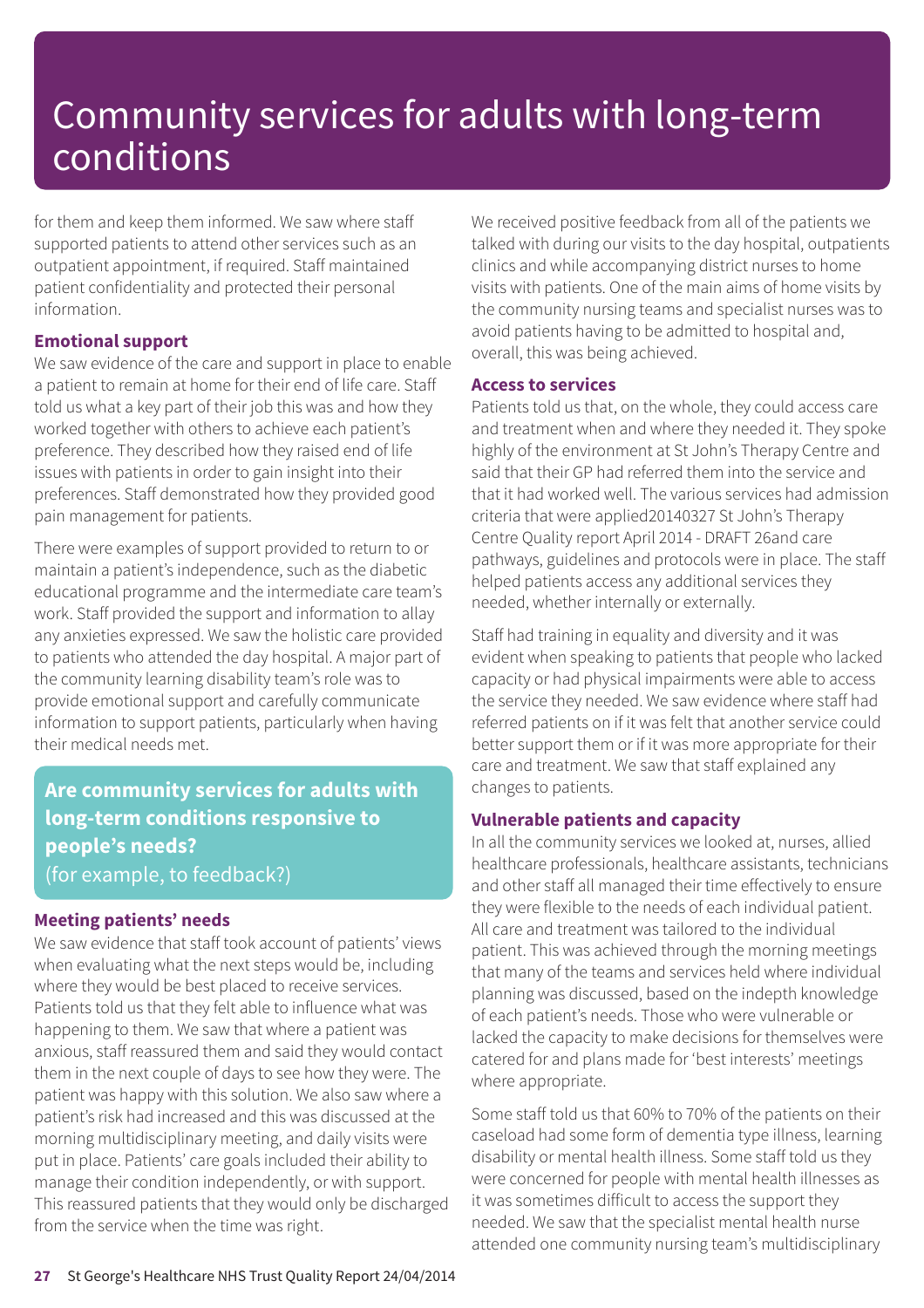meeting and was able to put in the support when required. The community learning disability team clearly demonstrated that they had the time required to ensure that their patients received a quality service that responded to their changing needs. We saw how the day hospital staff highlighted particular concerns about any patients so that these could be investigated while they were attending the day hospital.

#### **Leaving hospital**

Community-based staff engaged with hospital discharge coordinators to ensure a good discharge with the appropriate support in place. We saw evidence of planned support in the patient records we looked at. Staff said that sometimes the discharge information was not complete, in which case they would contact the appropriate people to ensure that they got all the information they required. If a patient was not referred to the most appropriate part of the service, this would be picked up at this point and amended.Staff told us they could access a range of equipment to make sure patients received appropriate care. However, we were told that larger items of equipment were not available at the weekends and that could delay discharge on some occasions.

#### **Learning from experiences, concerns and complaints**

Staff described to us how they responded to any concerns or complaints raised directly with them by patients. They also described the annual survey of patients the organisation undertook across all their services. Analysis of the patient survey carried out in 2012/13 showed positive results across the board. The 2013/14 patient survey was currently being analysed but early indications were that the results would also be positive. The results will be made available to staff and patients.

The community teams were also making comment boxes available for patients and were keen to demonstrate a positive response to suggestions made where possible. We saw that patients were listened to by staff.

Staff we talked with all mentioned problems with the IT systems. One frequent issue was where equipment broke down. Staff felt that the support service provided by the trust was not responsive to their needs and that it took a long time to either repair or replace items. For example, a scheduled IT system upgrade would not benefit the whole team due to an overall shortage of working computers. We saw broken computers and printers piled up on one end of a table in the administration office.

### **Are community services for adults with long-term conditions well-led?**

#### **Vision, strategy and risks**

Overall, staff were aware of the vision and strategy in place for the organisation. The values and objectives had been shared with staff and they said they received corporate information by email.

However, we received varied responses in respect of staff feeling a sense of belonging to the whole trust. Some staff had meetings with their acute hospital colleagues and felt well-integrated and felt that links were developing well. Other staff felt very isolated and excluded. We were told that communications felt very "acute orientated", as did training. Staff felt some training lacked relevance for community staff. Staff felt that the IT issues were a considerable risk to the quality of their service, as well as some concerns about staffing levels. However we saw that the IT issues did not impact on patient care.

#### **Quality, performance and problems**

We found good reporting systems for quality and performance at clinical team leader level and above. It was less clear how some of the individual teams contributed to, or how risks and problems were raised through, the whole system.

Staff described some of the difficulties in having different geographical boundaries between the community and the acute parts of the trust. Some of the staff worked across boroughs and found the different working practices and the need to identify with different acute services a challenge. The divisional leads stated that they were aware of the issues and were involved in regular meetings and discussions across boroughs. This included liaison with the relevant clinical commissioning groups, such as Merton, as well as acute trusts, the King's Fund, Guy's and St Thomas' as well as the Royal Marsden.

#### **Leadership and culture**

Most staff we talked with knew the senior leadership of the organisation but they identified a gap between the executive and their clinical team leaders. Many staff felt